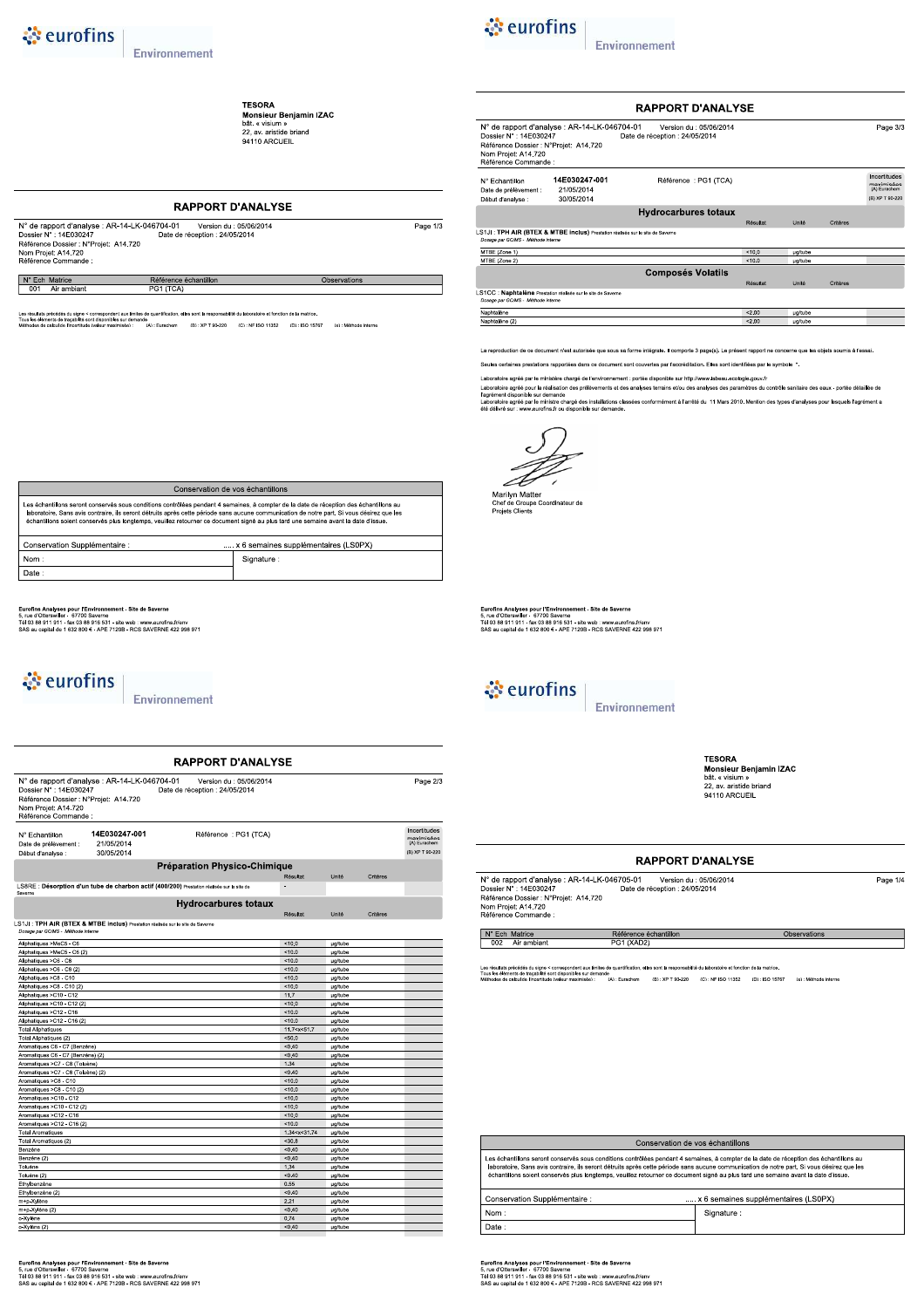## ं eurofins

Anthracène (2)<br>LSRET : Fluoranthène Prestation réalisée sur le site de Save<br>Dosage par GCMS - Méthode interne

i Tyriene<br>**Explore (2)**<br>LSREL : **Benzo-(a)-anthracène** Prestation réalisée sur le site de Sa<br>*Dosage par GCMS - Méthode interne* 

Eurofins Analyses pour l'Environnement - Site de Saverne<br>5, rue d'Otterswiller - 67770 Saverne<br>Tél 03 88 911 911 - fax 03 88 916 531 - site web : www.eurofins.frienv<br>SAS au capital de 1 632 800 € - APE 7120B - RCS SAVERNE

Environnement

N° de rapport d'analyse : AR-14-LK-046705-01<br>
Dossier N° : 14E030247<br>
Référence Dossier : N°Projet: A14.720<br>
Pate de réception : 24/05/2014<br>
Référence Dossier : N°Projet: A14.720<br>
Référence Commande :

14E030247-002

21/05/2014 30/05/2014

**LSRER : Chrysène** Prestation réalisée sur le site de Sa<br>Dosage par GCMS - Méthode interne

Chrysène (2)<br>LSREN : Benzo-(b)-fluoranthène Prestation réalisée sur le site de<br>Dosage par GCMS - Méthode interne

Dibenzo(ah)anthracène (2)<br>LSREP : Benzo-(ghi)-pérylène Prestation réalisée sur le site de S<br>Dosage par GCMS - Méthode interne

sée sur le site de Sa

Seules certaines prestations rapportées dans ce document sont couvertes par l'accréditation. Elles sont identifiées par le symbole \*.

La reproduction de ce document n'est autorisée que sous sa forme intégrale. Il comporte 4 page(s). Le présent rapport ne concerne que les objets soumis à l'essai

Laboratoire agréé par le ministère chargé de l'environnement : portée disponible sur http://www.labeau.ecologie.gouv.fr<br>Laboratoire agréé pour la réalisation des prélèvements et des analyses terrains et/ou des analyses des

**RAPPORT D'ANALYSE** 

Référence : PG1 (XAD2)

**Hydrocarbures Aromatiques Polycycliques** 

 $\overline{An}$ 

Fluoranthèn Fluoranthène (2)<br>LSREY : Pyrène<br>Dosage par GCMS -

Benzo(a)anthracène

N° Echantillon Date de prélèvement :<br>Début d'analyse :

Benzo(b)fluoranthène

zo(k)fluoranthè

Dibenzo(a,h)anthracèr

Benzo(ghi)Pérylène

Indeno (1,2,3-cd) Pyrèn

Benzo(b)fluoranthène (2)<br>LSREQ : Benzo-(k)-fluoranthène<br>Comparanthène Methode interne

Benzo(k)fluoranthène (2)<br>LSREM : Benzo-(a)-pyrène Prest<br>Dossge par GCMS - Méthode interne Benzo(a)pyrène

Benzo(a)pyrène (2)<br>LSRES : Dibenzo-(ah)-anthracène Pi

Benzo(ghi)Pérylène (2)<br>LSREV : Indeno-(1,2,3-cd)-pyrène Pre<br>Dossge per GCMS - Méthode interne

 $rac{\overline{C}}{\underline{C}}$ 

Benzo-(a)-anthracène (2

*<u><i>* eurofins</u>

Environnement



Environnement

|                                                                                                               |                                                                                    | <b>RAPPORT D'ANALYSE</b>                                  |          |                |          |                                                               |
|---------------------------------------------------------------------------------------------------------------|------------------------------------------------------------------------------------|-----------------------------------------------------------|----------|----------------|----------|---------------------------------------------------------------|
| Dossier N°: 14E030247<br>Référence Dossier : N°Proiet: A14.720<br>Nom Projet: A14.720<br>Référence Commande : | N° de rapport d'analyse : AR-14-LK-046705-01                                       | Version du : 05/06/2014<br>Date de réception : 24/05/2014 |          |                |          | Page 2/4                                                      |
| N° Fchantillon<br>Date de prélèvement :<br>Début d'analyse :                                                  | 14E030247-002<br>21/05/2014<br>30/05/2014                                          | Référence : PG1 (XAD2)                                    |          |                |          | Incertitudes<br>maximisées<br>(A) Eurachem<br>(B) XP T 90-220 |
|                                                                                                               |                                                                                    | <b>Hydrocarbures Aromatiques Polycycliques</b>            |          |                |          |                                                               |
|                                                                                                               |                                                                                    |                                                           | Résultat | Unité          | Critères |                                                               |
| Dosage par GC/MS                                                                                              | LSREI: Désorption du tube XAD2 pour HAP Prestation réalisée sur le site de Saverne |                                                           | ٠        |                |          |                                                               |
|                                                                                                               | LSREW : Naphtalène Prestation réalisée sur le site de Saverne                      |                                                           |          |                |          |                                                               |
| Dosage par GC/MS - Méthode interne                                                                            |                                                                                    |                                                           |          |                |          |                                                               |
| Naphtalène                                                                                                    |                                                                                    |                                                           | < 0.05   | <b>µg/tube</b> |          |                                                               |
| Naphtalène (2)                                                                                                |                                                                                    |                                                           | < 0.05   | µg/tube        |          |                                                               |
| Dosage par GC/MS - Méthode interne                                                                            | LSREJ : Acénaphthylène Prestation réalisée sur le site de Saverne                  |                                                           |          |                |          |                                                               |
| Acénaphthylène                                                                                                |                                                                                    |                                                           | < 0.005  | ug/tube        |          |                                                               |
| Acénaphthylène (2)                                                                                            |                                                                                    |                                                           | < 0.005  | <b>ug/tube</b> |          |                                                               |
|                                                                                                               | LSREH : Acénaphthène Prestation réalisée sur le site de Saverne                    |                                                           |          |                |          |                                                               |
| Dosage par GC/MS - Méthode interne                                                                            |                                                                                    |                                                           |          | <b>µg/tube</b> |          |                                                               |
| Acénaphtène                                                                                                   |                                                                                    |                                                           | < 0.005  |                |          |                                                               |
| Acénaphthène (2)                                                                                              |                                                                                    |                                                           | < 0.005  | <b>µg/tube</b> |          |                                                               |
| Dosage par GC/MS - Méthode interne                                                                            |                                                                                    |                                                           |          |                |          |                                                               |
| Fluorène                                                                                                      |                                                                                    |                                                           | < 0.005  | ua/tube        |          |                                                               |
| Fluorène (2)                                                                                                  |                                                                                    |                                                           | < 0.005  | ug/tube        |          |                                                               |
| Dossoe par GC/MS - Méthode interne                                                                            | LSREX : Phénanthrène Prestation réalisée sur le site de Saverne                    |                                                           |          |                |          |                                                               |
| LSREU : Fluorène Prestation réalisée sur le site de Saverne<br>Phénanthrène                                   |                                                                                    |                                                           | < 0.005  | ug/tube        |          |                                                               |

µg/tub

**ug/tut** 

ug/tul

µg/tub

**µg/tube** 

 $50.00$ 

### RAPPORT D'ANALYSE

Page  $4/4$ 

N° de rapport d'analyse : AR-14-LK-046705-01<br>
Dossier N° : 14E030247<br>
Référence Dossier : N°Frojet: A14.720<br>
Pate de réception : 24/05/2014<br>
Nom Projet: A14.720<br>
Référence Commande :



Eurofins Analyses pour l'Environnement - Site de Saverne<br>5, rue d'Otterswiller - 67700 Saverne<br>Tél 03 88 911 911 - fax 03 88 916 531 - site web : www.eurofins.frienv<br>SAS au capital de 1 632 800 € - APE 7120B - RCS SAVERNE



Page  $3/4$ 

Incertitudes<br>maximisées<br>(A) Eurachem

(B) XP T 90-22

Environnement

**TESORA HESORA<br>Monsieur Benjamin IZAC**<br>bât. « visium »<br>22, av. aristide briand<br>94110 ARCUEIL

Observations

### **RAPPORT D'ANALYSE**

| N° de rapport d'analyse : AR-14-LK-046706-01 | Version du : 05/06/2014        | Page 1/3 |
|----------------------------------------------|--------------------------------|----------|
| Dossier N°: 14E030247                        | Date de réception : 24/05/2014 |          |
| Référence Dossier : N°Projet: A14.720        |                                |          |
| Nom Projet: A14.720                          |                                |          |
| Référence Commande :                         |                                |          |

 $N^{\circ}$  Ech Matrice<br>003 Air ambiant

Les résultat<br>Tous les élé précédés du signe < correspondent aux limites<br>nents de traçabilité sont disponibles sur deman<br>codeul de l'incertitude (valeur maximisée) : 5e<br>(A):Eurachem (B):XP T 90-220 (C):NF ISO 11352 (D):ISO 15767 (e):Méthode interne

Référence échantillon<br>PG2 (TCA)

| Conservation de vos échantillons                                                                                                                                                                                                                                                                                                                                                                                           |  |  |  |  |  |  |
|----------------------------------------------------------------------------------------------------------------------------------------------------------------------------------------------------------------------------------------------------------------------------------------------------------------------------------------------------------------------------------------------------------------------------|--|--|--|--|--|--|
| Les échantillons seront conservés sous conditions contrôlées pendant 4 semaines, à compter de la date de réception des échantillons au<br>laboratoire. Sans avis contraire, ils seront détruits après cette période sans aucune communication de notre part. Si vous désirez que les<br>échantillons soient conservés plus longtemps, veuillez retourner ce document signé au plus tard une semaine avant la date d'issue. |  |  |  |  |  |  |
| x 6 semaines supplémentaires (LS0PX)<br>Conservation Supplémentaire :                                                                                                                                                                                                                                                                                                                                                      |  |  |  |  |  |  |
| Nom:<br>Signature:                                                                                                                                                                                                                                                                                                                                                                                                         |  |  |  |  |  |  |
| Date:                                                                                                                                                                                                                                                                                                                                                                                                                      |  |  |  |  |  |  |

Eurofins Analyses pour l'Environnement - Site de Saverne<br>5, rue d'Otterswiller - 67700 Saverne<br>Tél 03 88 911 911 - fax 03 88 916 531 - site web : www.eurofins.frienv<br>SAS au capital de 1 632 800 € - APE 7120B - RCS SAVERNE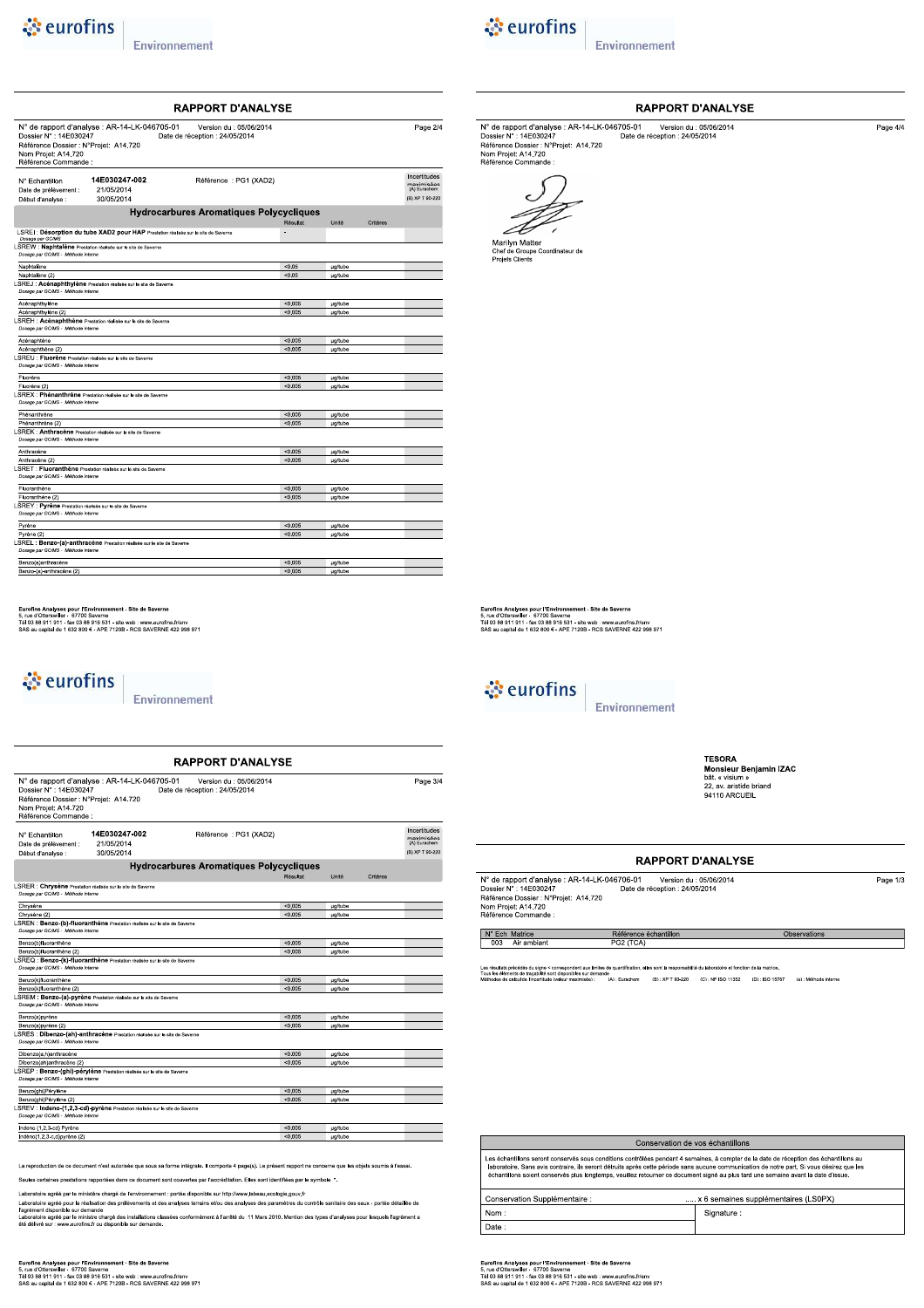| $\bullet$ eurofins |  |
|--------------------|--|
|                    |  |



**TESORA<br>Monsieur Benjamin IZAC**<br>bât. « visium »<br>22, av. aristide briand<br>94110 ARCUEIL

Observations

### **RAPPORT D'ANALYSE**

| N° de rapport d'analyse : AR-14-LK-046707-01 | Version du : 05/06/2014        | Page 1/4 |
|----------------------------------------------|--------------------------------|----------|
| Dossier N° : 14E030247                       | Date de réception : 24/05/2014 |          |
| Référence Dossier : N°Projet: A14.720        |                                |          |
| Nom Projet: A14.720                          |                                |          |
| Pófóronco Commondo -                         |                                |          |

N° Ech Matrice

Page  $2/3$ 

Incertitudes<br>maximisées<br>(A) Eurachem

(B) XP T 90-220

.<br>ation, elles sont la responsabilité du laboratoire et fonction de la matrici Les résultats précédés du signe < correspondent aux limites de<br>Tous les éléments de traçabilité sont disponibles sur demande<br>Méthodes de calcul de l'incertitude (valeur maximisée) »<br>- (A) : Eurachem = - (B) : XP T 90-220 = - (C) : NF ISO 11352 = - (D) : ISO 15767 = - (e) : Méthode Interne

Référence échantillon

|  | Conservation de vos échantillons<br>Les échantillons seront conservés sous conditions contrôlées pendant 4 semaines, à compter de la date de réception des échantillons au<br>laboratoire. Sans avis contraire, ils seront détruits après cette période sans aucune communication de notre part. Si vous désirez que les<br>échantillons soient conservés plus longtemps, veuillez retourner ce document signé au plus tard une semaine avant la date d'issue.<br>Conservation Supplémentaire :<br>x 6 semaines supplémentaires (LS0PX) |  |  |  |  |  |
|--|-----------------------------------------------------------------------------------------------------------------------------------------------------------------------------------------------------------------------------------------------------------------------------------------------------------------------------------------------------------------------------------------------------------------------------------------------------------------------------------------------------------------------------------------|--|--|--|--|--|
|  |                                                                                                                                                                                                                                                                                                                                                                                                                                                                                                                                         |  |  |  |  |  |
|  |                                                                                                                                                                                                                                                                                                                                                                                                                                                                                                                                         |  |  |  |  |  |
|  | Nom:<br>Signature:                                                                                                                                                                                                                                                                                                                                                                                                                                                                                                                      |  |  |  |  |  |
|  | Date:                                                                                                                                                                                                                                                                                                                                                                                                                                                                                                                                   |  |  |  |  |  |

Eurofins Analyses pour l'Environnement - Site de Saverne<br>5, rue d'Otterswiller - 67700 Saverne<br>Tél 03 88 911 911 - fax 03 88 916 531 - site web : www.eurofins.frienv<br>SAS au capital de 1 632 800 € - APE 7120B - RCS SAVERNE

## ं eurofins

Environnement

|                                                                                                  |                                                                                     | <b>RAPPORT D'ANALYSE</b>                                  |          |         |          |                                               |
|--------------------------------------------------------------------------------------------------|-------------------------------------------------------------------------------------|-----------------------------------------------------------|----------|---------|----------|-----------------------------------------------|
| Dossier N° : 14E030247<br>Référence Dossier : N°Projet: A14.720                                  | N° de rapport d'analyse : AR-14-LK-046707-01                                        | Version du : 05/06/2014<br>Date de réception : 24/05/2014 |          |         |          | Page 2/4                                      |
| Nom Projet: A14.720<br>Référence Commande :                                                      |                                                                                     |                                                           |          |         |          |                                               |
| N° Echantillon                                                                                   | 14E030247-004                                                                       | Référence : PG2 (XAD2)                                    |          |         |          | Incertitudes                                  |
| Date de prélèvement :<br>Début d'analyse :                                                       | 22/05/2014<br>30/05/2014                                                            |                                                           |          |         |          | maximisées<br>(A) Eurachem<br>(B) XP T 90-220 |
|                                                                                                  |                                                                                     | <b>Hydrocarbures Aromatiques Polycycliques</b>            |          |         |          |                                               |
|                                                                                                  |                                                                                     |                                                           | Résultat | Unité   | Critères |                                               |
| Dosage par GC/MS                                                                                 | LSREI : Désorption du tube XAD2 pour HAP Prestation réalisée sur le site de Saverne |                                                           |          |         |          |                                               |
| Dosage par GC/MS - Méthode interne                                                               | SREW : Naphtalène Prestation réalisée sur le site de Saverne                        |                                                           |          |         |          |                                               |
| Naphtalène                                                                                       |                                                                                     |                                                           | < 0.05   | µg/tube |          |                                               |
| Naphtalène (2)                                                                                   |                                                                                     |                                                           | < 0.05   | µg/tube |          |                                               |
| Dosage par GC/MS - Méthode interne                                                               | SREJ : Acénaphthylène Prestation réalisée sur le site de Saverne                    |                                                           |          |         |          |                                               |
| Acénaphthylène                                                                                   |                                                                                     |                                                           | < 0.005  | µg/tube |          |                                               |
| Acénaphthylène (2)                                                                               |                                                                                     |                                                           | < 0.005  | µg/tube |          |                                               |
| Dosage par GC/MS - Méthode interne                                                               | SREH : Acénaphthène Prestation réalisée sur le site de Saverne                      |                                                           |          |         |          |                                               |
| Acénaphtène                                                                                      |                                                                                     |                                                           | < 0.005  | µg/tube |          |                                               |
| Acénaphthène (2)                                                                                 |                                                                                     |                                                           | < 0.005  | µg/tube |          |                                               |
| SREU : Fluorène Prestation réalisée sur le site de Saverne<br>Dosage par GC/MS - Méthode interne |                                                                                     |                                                           |          |         |          |                                               |
| Fluorène                                                                                         |                                                                                     |                                                           | < 0.005  | µg/tube |          |                                               |
| Fluorène (2)                                                                                     |                                                                                     |                                                           | < 0.005  | ua/tube |          |                                               |
| Dosage par GC/MS - Méthode interne                                                               | SREX : Phénanthrène Prestation réalisée sur le site de Saverne                      |                                                           |          |         |          |                                               |
| Phénanthrène                                                                                     |                                                                                     |                                                           | < 0.005  | µg/tube |          |                                               |
| Phénanthrène (2)                                                                                 |                                                                                     |                                                           | < 0.005  | µg/tube |          |                                               |
| Dosage par GC/MS - Méthode interne                                                               | SREK: Anthracène Prestation réalisée sur le site de Saverne                         |                                                           |          |         |          |                                               |
| Anthracène                                                                                       |                                                                                     |                                                           | < 0.005  | µg/tube |          |                                               |
| Anthracène (2)                                                                                   |                                                                                     |                                                           | < 0.005  | µg/tube |          |                                               |
| Dosage par GC/MS - Méthode interne                                                               | SRET : Fluoranthène Prestation réalisée sur le site de Saverne                      |                                                           |          |         |          |                                               |
| Fluoranthène                                                                                     |                                                                                     |                                                           | < 0.005  | µg/tube |          |                                               |
| Fluoranthène (2)                                                                                 |                                                                                     |                                                           | < 0.005  | µg/tube |          |                                               |
| SREY : Pyrène Prestation réalisée sur le site de Saverne<br>Dosage par GC/MS - Méthode interne   |                                                                                     |                                                           |          |         |          |                                               |
| Pyrène                                                                                           |                                                                                     |                                                           | < 0.005  | µg/tube |          |                                               |
| Pyrène (2)                                                                                       |                                                                                     |                                                           | < 0.005  | µg/tube |          |                                               |
| Dosage par GC/MS - Méthode interne                                                               | SREL : Benzo-(a)-anthracène Prestation réalisée sur le site de Saverne              |                                                           |          |         |          |                                               |
| Benzo(a)anthracène                                                                               |                                                                                     |                                                           | < 0.005  | µg/tube |          |                                               |
| Benzo-(a)-anthracène (2)                                                                         |                                                                                     |                                                           | < 0.005  | µg/tube |          |                                               |

#### N° de rapport d'analyse : AR-14-LK-046706-01<br>
Dossier N° : 14E030247<br>
Référence Dossier : N°Frojet: A14.720<br>
Date de réception : 24/05/2014<br>
Nom Projet: A14.720<br>
Référence Commande : 14E030247-003 N° Echantillon Référence : PG2 (TCA) Date de prélèvement<br>Début d'analyse : 22/05/2014  $30/05/2014$ Préparation Physico-Chimique LS8RE : Désorption d'un tube de charbon actif (400/200) Prestation réalisée sur le site de Hydrocarbures totaux .<br>Résultat Unité Critère LS1JI : TPH AIR (BTEX & MTBE inclus) Prestation réalisée sur le site de Save

RAPPORT D'ANALYSE

| Aliphatiques >MeC5 - C6            | 10.0                                             | ug/tube        |
|------------------------------------|--------------------------------------------------|----------------|
| Aliphatiques >MeC5 - C6 (2)        | 10.0                                             | ug/tube        |
| Aliphatiques >C6 - C8              | 10.0                                             | µg/tube        |
| Aliphatiques >C6 - C8 (2)          | 10.0                                             | µg/tube        |
| Aliphatiques >C8 - C10             | 10.0                                             | ug/tube        |
| Aliphatiques >C8 - C10 (2)         | 10.0                                             | <b>ug/tube</b> |
| Aliphatiques >C10 - C12            | 12.1                                             | µg/tube        |
| Aliphatiques >C10 - C12 (2)        | 10.0                                             | ug/tube        |
| Aliphatiques >C12 - C16            | 10.0                                             | ug/tube        |
| Aliphatiques >C12 - C16 (2)        | 10.0                                             | <b>ug/tube</b> |
| <b>Total Aliphatiques</b>          | 12.1 < x < 52.1                                  | µg/tube        |
| Total Aliphatiques (2)             | < 50.0                                           | ug/tube        |
| Aromatiques C6 - C7 (Benzène)      | < 0.40                                           | ug/tube        |
| Aromatiques C6 - C7 (Benzène) (2)  | < 0.40                                           | µg/tube        |
| Aromatiques >C7 - C8 (Toluène)     | 1.35                                             | µg/tube        |
| Aromatiques >C7 - C8 (Toluène) (2) | < 0.40                                           | ug/tube        |
| Aromatiques >C8 - C10              | 10.0                                             | ug/tube        |
| Aromatiques >C8 - C10 (2)          | 10.0                                             | <b>µg/tube</b> |
| Aromatiques >C10 - C12             | 10.0                                             | <b>µg/tube</b> |
| Aromatiques >C10 - C12 (2)         | < 10.0                                           | ug/tube        |
| Aromatiques >C12 - C16             | 10.0                                             | <b>µg/tube</b> |
| Aromatiques >C12 - C16 (2)         | 10.0                                             | ug/tube        |
| <b>Total Aromatiques</b>           | 1.35 <x<31.75< td=""><td>µg/tube</td></x<31.75<> | µg/tube        |
| Total Aromatiques (2)              | $30.8$                                           | <b>µg/tube</b> |
| Benzène                            | < 0.40                                           | <i>ug/tube</i> |
| Benzène (2)                        | < 0.40                                           | µg/tube        |
| Toluène                            | 1.35                                             | µg/tube        |
| Toluène (2)                        | < 0.40                                           | ug/tube        |
| Ethylbenzène                       | 0.76                                             | <b>µg/tube</b> |
| Ethylbenzène (2)                   | < 0.40                                           | ug/tube        |
| m+p-Xylène                         | 2.06                                             | µg/tube        |
| m+p-Xylène (2)                     | < 0.40                                           | ug/tube        |
| o-Xylène                           | 0.64                                             | <b>µg/tube</b> |
| o-Xylène (2)                       | < 0.40                                           | <b>µg/tube</b> |
|                                    |                                                  |                |

Eurofins Analyses pour l'Environnement - Site de Saverne<br>5, rue d'Otterswiller - 67770 Saverne<br>Tél 03 88 911 911 - fax 03 88 916 531 - site web : www.eurofins.fr/env<br>SAS au capital de 1 632 800 € - APE 7120B - RCS SAVERNE

## ें eurofins

#### Environnement

| Dossier N° : 14E030247<br>Référence Dossier : N°Projet: A14.720<br>Nom Projet: A14.720<br>Référence Commande : | N° de rapport d'analyse : AR-14-LK-046706-01                                   | Version du : 05/06/2014<br>Date de réception : 24/05/2014 |          |                |          | Page 3/3                                                      |
|----------------------------------------------------------------------------------------------------------------|--------------------------------------------------------------------------------|-----------------------------------------------------------|----------|----------------|----------|---------------------------------------------------------------|
| N° Echantillon<br>Date de prélèvement :<br>Début d'analyse :                                                   | 14E030247-003<br>22/05/2014<br>30/05/2014                                      | Référence: PG2 (TCA)                                      |          |                |          | Incertitudes<br>maximisées<br>(A) Eurachem<br>(B) XP T 90-220 |
|                                                                                                                |                                                                                | <b>Hydrocarbures totaux</b>                               |          |                |          |                                                               |
|                                                                                                                |                                                                                |                                                           | Résultat | Unité          | Critères |                                                               |
| Dosage par GC/MS - Méthode interne                                                                             | LS1JI: TPH AIR (BTEX & MTBE inclus) Prestation réalisée sur le site de Saverne |                                                           |          |                |          |                                                               |
| MTBE (Zone 1)                                                                                                  |                                                                                |                                                           | < 10.0   | <b>µg/tube</b> |          |                                                               |
| MTBE (Zone 2)                                                                                                  |                                                                                |                                                           | 10.0     | ua/tube        |          |                                                               |
|                                                                                                                |                                                                                | <b>Composés Volatils</b>                                  |          |                |          |                                                               |
|                                                                                                                |                                                                                |                                                           | Résultat | <b>Unité</b>   | Critères |                                                               |
| Dosage par GC/MS - Méthode interne                                                                             | LS1CC : Naphtalène Prestation réalisée sur le site de Saverne                  |                                                           |          |                |          |                                                               |
| Naphtalène                                                                                                     |                                                                                |                                                           | < 2.00   | <b>µg/tube</b> |          |                                                               |
|                                                                                                                |                                                                                |                                                           | 2.00     | ua/tube        |          |                                                               |

Seules certaines prestations rapportées dans ce document sont couvertes par l'accréditation. Elles sont identifiées par le symbole \*.

Laboratoire agréé par le ministère chargé de l'environnement : portée disponible sur http://www.labeau.ecologie.gouv.fr

Laboratore agree par e ministere charge oe renvormement : ponee oisponible sur mp://www.labeau.ecologie.gouv.tr<br>Laboratoire agréé pour la réalisation des prélèvements et des analyses terrains elfou des paramètres du contrô



Marilyn Matter<br>Chef de Groupe Coordinateur de<br>Projets Clients

Eurofins Analyses pour l'Environnement - Site de Saverne<br>5, rue d'Otterswiller - 67700 Saverne<br>Tél 03 88 911 911 - fax 03 88 916 531 - site web : www.eurofins.frienv<br>SAS au capital de 1 632 800 € - APE 7120B - RCS SAVERNE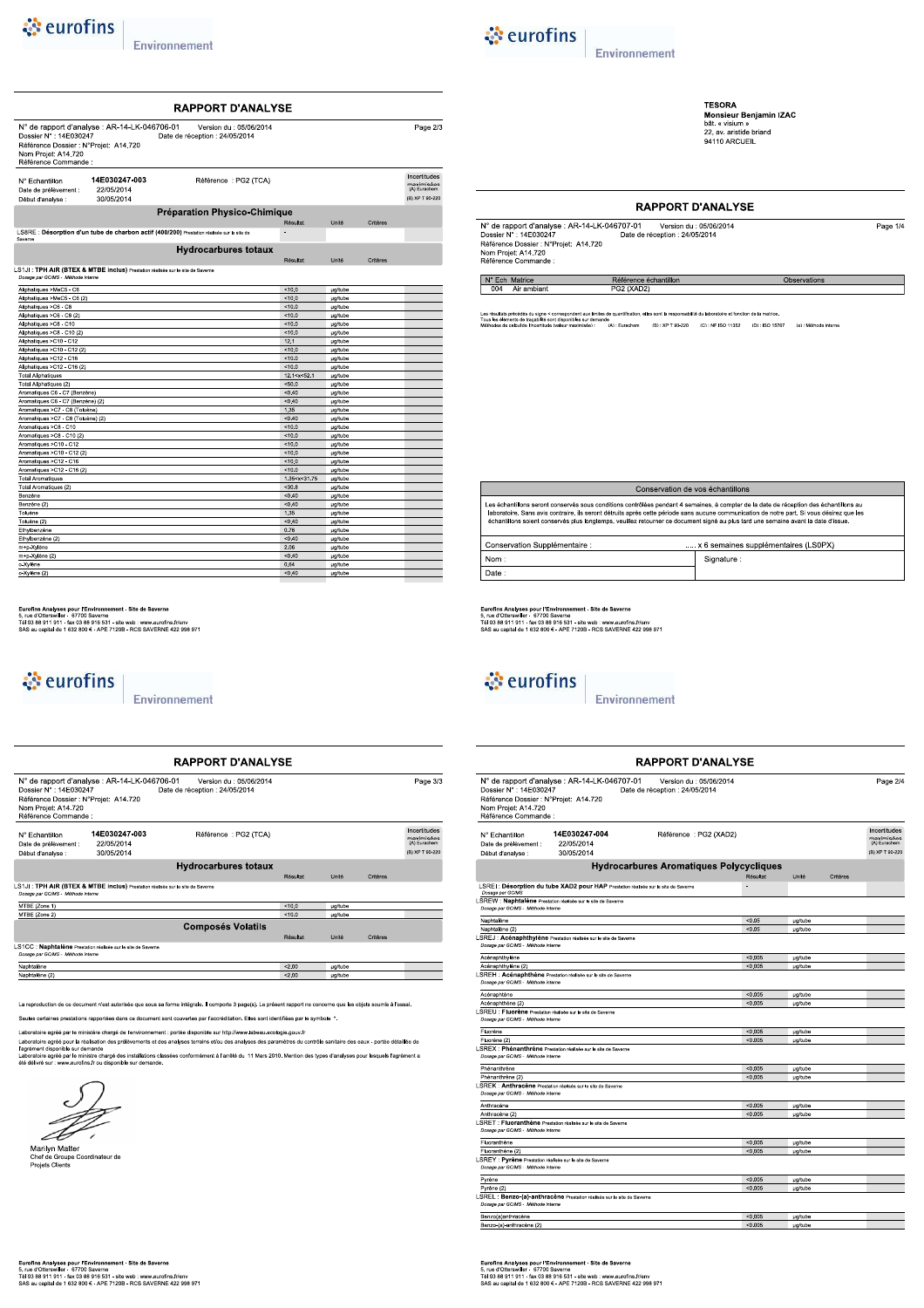## *<u>is eurofins</u>*

Environnement

N° de rapport d'analyse : AR-14-LK-046707-01<br>
Dossier N° : 14E030247<br>
Référence Dossier : N°Frojet: A14.720<br>
Date de réception : 24/05/2014<br>
Nom Projet: A14.720<br>
Référence Commande :

RAPPORT D'ANALYSE



Signature

**TESORA**<br>Monsieur Benjamin IZAC<br>bât. « visium »<br>22, av. aristide briand<br>94110 ARCUEIL

Observations

### **RAPPORT D'ANALYSE**

| N° de rapport d'analyse : AR-14-LK-047287-01 | Version du : 06/06/2014        | Page 1/3 |
|----------------------------------------------|--------------------------------|----------|
| Dossier N°: 14E030247                        | Date de réception : 24/05/2014 |          |
| Référence Dossier : N°Projet: A14.720        |                                |          |
| Nom Projet: A14.720                          |                                |          |
| Référence Commande :                         |                                |          |

N° Ech Matrice

Page 3/4

Incertitudes

maximisées<br>(A) Eurachem

(B) XP T 90-22

.<br>Ition, elles sont la responsabilité du laboratoire et fonction de la matric précédés du signe < correspondent aux limites de<br>nents de traçabilité sont disponibles sur demande<br>colout de l'incortitude (unique movimiente) »<br>- (A) : Eurachem = - (B) : XP T 90-220 = - (C) : NF ISO 11352 = - (D) : ISO 15767 = - (e) : Méthode Interne

Référence échantillon

|                  |                               | Conservation de vos échantillons                                                                                                                                                                                                                                                                                                                                                                                           |
|------------------|-------------------------------|----------------------------------------------------------------------------------------------------------------------------------------------------------------------------------------------------------------------------------------------------------------------------------------------------------------------------------------------------------------------------------------------------------------------------|
| oumis à l'essai. |                               | Les échantillons seront conservés sous conditions contrôlées pendant 4 semaines, à compter de la date de réception des échantillons au<br>laboratoire. Sans avis contraire, ils seront détruits après cette période sans aucune communication de notre part. Si vous désirez que les<br>échantillons soient conservés plus longtemps, veuillez retourner ce document signé au plus tard une semaine avant la date d'issue. |
|                  | Concorvation Quantámontaire - | v 8 compinee cupolémentoires (LCODY)                                                                                                                                                                                                                                                                                                                                                                                       |

Eurofins Analyses pour l'Environnement - Site de Saverne<br>5, rue d'Otterswiller - 67700 Saverne<br>Tél 03 88 911 911 - fax 03 88 916 531 - site web : www.eurofins.frienv<br>SAS au capital de 1 632 800 € - APE 7120B - RCS SAVERNE

& eurofins

 $Norm:$ 

Date

Page  $4/4$ 

Environnement

|                                                                                                               |                                              | <b>RAPPORT D'ANALYSE</b>                                                                   |                                                                            |                                  |          |                                                               |
|---------------------------------------------------------------------------------------------------------------|----------------------------------------------|--------------------------------------------------------------------------------------------|----------------------------------------------------------------------------|----------------------------------|----------|---------------------------------------------------------------|
| Dossier N°: 14E030247<br>Référence Dossier : N°Projet: A14.720<br>Nom Projet: A14.720<br>Référence Commande : | N° de rapport d'analyse : AR-14-LK-047287-01 | Version du : 06/06/2014<br>Date de réception : 24/05/2014                                  |                                                                            |                                  |          | Page 2/                                                       |
| N° Echantillon<br>Date de prélèvement :<br>Début d'analyse :                                                  | 14E030247-005<br>22/05/2014<br>30/05/2014    | Référence : PG3 (TCA)                                                                      |                                                                            |                                  |          | Incertitudes<br>maximisées<br>(A) Eurachem<br>(B) XP T 90-220 |
|                                                                                                               |                                              | <b>Préparation Physico-Chimique</b>                                                        |                                                                            |                                  |          |                                                               |
|                                                                                                               |                                              |                                                                                            |                                                                            |                                  |          |                                                               |
|                                                                                                               |                                              |                                                                                            | Résultat<br>$\overline{\phantom{a}}$                                       | Unité                            | Critères |                                                               |
| Saverne                                                                                                       |                                              | LS8RE : Désorption d'un tube de charbon actif (400/200) Prestation réalisée sur le site de |                                                                            |                                  |          |                                                               |
|                                                                                                               |                                              | <b>Hydrocarbures totaux</b>                                                                |                                                                            |                                  |          |                                                               |
|                                                                                                               |                                              |                                                                                            | Résultat                                                                   | Unité                            | Critères |                                                               |
| LS1JI: TPH AIR (BTEX & MTBE inclus) Prestation réalisée sur le site de Saverne                                |                                              |                                                                                            |                                                                            |                                  |          |                                                               |
| Dosage par GC/MS - Méthode interne                                                                            |                                              |                                                                                            |                                                                            |                                  |          |                                                               |
| Aliphatiques >MeC5 - C6                                                                                       |                                              |                                                                                            | < 10.0                                                                     | <b>µg/tube</b>                   |          |                                                               |
| Aliphatiques >MeC5 - C6 (2)                                                                                   |                                              |                                                                                            | 10.0                                                                       | µg/tube                          |          |                                                               |
| Aliphatiques >C6 - C8                                                                                         |                                              |                                                                                            | 10.0                                                                       | µg/tube                          |          |                                                               |
| Aliphatiques >C6 - C8 (2)                                                                                     |                                              |                                                                                            | < 10.0                                                                     | <b>µg/tube</b>                   |          |                                                               |
| Aliphatiques >C8 - C10                                                                                        |                                              |                                                                                            | 14900                                                                      | <b>µg/tube</b>                   |          |                                                               |
| Aliphatiques >C8 - C10 (2)                                                                                    |                                              |                                                                                            | 10.0                                                                       | µg/tube                          |          |                                                               |
| Aliphatiques >C10 - C12                                                                                       |                                              |                                                                                            | 123                                                                        | µg/tube                          |          |                                                               |
| Aliphatiques >C10 - C12 (2)                                                                                   |                                              |                                                                                            | 10.0                                                                       | <b>µg/tube</b>                   |          |                                                               |
| Aliphatiques >C12 - C16                                                                                       |                                              |                                                                                            | 17.3                                                                       | <b>µg/tube</b>                   |          |                                                               |
| Aliphatiques >C12 - C16 (2)                                                                                   |                                              |                                                                                            | 10.0                                                                       | µg/tube                          |          |                                                               |
| <b>Total Aliphatiques</b>                                                                                     |                                              |                                                                                            | 15040 <x<15060< td=""><td><b>µg/tube</b></td><td></td><td></td></x<15060<> | <b>µg/tube</b>                   |          |                                                               |
| <b>Total Aliphatiques (2)</b>                                                                                 |                                              |                                                                                            | 50.0                                                                       | <b>µg/tube</b>                   |          |                                                               |
| Aromatiques C6 - C7 (Benzène)                                                                                 |                                              |                                                                                            | < 0.40                                                                     | <b>µg/tube</b>                   |          |                                                               |
| Aromatiques C6 - C7 (Benzène) (2)                                                                             |                                              |                                                                                            | < 0.40                                                                     | µg/tube                          |          |                                                               |
| Aromatiques >C7 - C8 (Toluène)                                                                                |                                              |                                                                                            | 1.13                                                                       | µg/tube                          |          |                                                               |
| Aromatiques >C7 - C8 (Toluène) (2)                                                                            |                                              |                                                                                            | < 0.40                                                                     | <b>µg/tube</b>                   |          |                                                               |
| Aromatiques >C8 - C10                                                                                         |                                              |                                                                                            | 603                                                                        | <b>µg/tube</b>                   |          |                                                               |
| Aromatiques >C8 - C10 (2)                                                                                     |                                              |                                                                                            | 10.0                                                                       | µg/tube                          |          |                                                               |
| Aromatiques >C10 - C12                                                                                        |                                              |                                                                                            | 33.6                                                                       | <b>µg/tube</b>                   |          |                                                               |
| Aromatiques >C10 - C12 (2)                                                                                    |                                              |                                                                                            | < 10.0                                                                     | <b>µg/tube</b>                   |          |                                                               |
| Aromatiques >C12 - C16                                                                                        |                                              |                                                                                            | 10.0                                                                       | <b>µg/tube</b>                   |          |                                                               |
| Aromatiques >C12 - C16 (2)                                                                                    |                                              |                                                                                            | 10.0                                                                       | µg/tube                          |          |                                                               |
| <b>Total Aromatiques</b>                                                                                      |                                              |                                                                                            | 637.7 <x<648.1< td=""><td><b>µg/tube</b></td><td></td><td></td></x<648.1<> | <b>µg/tube</b>                   |          |                                                               |
| Total Aromatiques (2)<br>Benzène                                                                              |                                              |                                                                                            | $30.8$<br>0.40                                                             | <b>µg/tube</b>                   |          |                                                               |
| Benzène (2)                                                                                                   |                                              |                                                                                            | < 0.40                                                                     | <b>µg/tube</b><br><b>µg/tube</b> |          |                                                               |
| Toluène                                                                                                       |                                              |                                                                                            | 1.13                                                                       | µg/tube                          |          |                                                               |
| Toluène (2)                                                                                                   |                                              |                                                                                            | < 0.40                                                                     | <b>µg/tube</b>                   |          |                                                               |
| Ethylbenzène                                                                                                  |                                              |                                                                                            | 0.47                                                                       | µg/tube                          |          |                                                               |
| Ethylbenzène (2)                                                                                              |                                              |                                                                                            | < 0.40                                                                     | µg/tube                          |          |                                                               |
| m+p-Xylène                                                                                                    |                                              |                                                                                            | 1.77                                                                       | µg/tube                          |          |                                                               |
| m+p-Xylène (2)                                                                                                |                                              |                                                                                            | < 0.40                                                                     | µg/tube                          |          |                                                               |
| o-Xylène                                                                                                      |                                              |                                                                                            | 1.90                                                                       | <b>u</b> a/tube                  |          |                                                               |
| o-Xylène (2)                                                                                                  |                                              |                                                                                            | < 0.40                                                                     | <b>µg/tube</b>                   |          |                                                               |

14E030247-004 N° Echantillon Référence : PG2 (XAD2) Date de prélèvement 22/05/2014 Date de protonomie.<br>: Début d'analyse  $30/05/2014$ Hydrocarbures Aromatiques Polycycliques LSRER : Chrysène Prestation réalisée sur le site de Saverne<br>Dosage par GCMS - Méthode interne Chrysèr Chrysène (2)<br>LSREN : Benzo-(b)-fluoranthène P<br>Dosage par GCMS - Méthode interne Benzo(b)fluoranthène **ug/tub** Benzo(b)fluoranthène (2)<br>LSREQ : Benzo-(k)-fluoranthène Prestation réalisée sur le site de Save zo(k)fluora Benzo(k)fluoranthène (2)<br>LSREM : Benzo-(a)-pyrène Prestation réalisée sur le site de Saverne<br>Dosage par GCMS - Méthode interne Benzo(a)pyrène **ug/tub** Benzo(a)pyrène (2)<br>LSRES : Dibenzo-(ah)-anthracène P<br>CSRES : Dibenzo-(ah)-anthracène P  $\overline{D}$ nzo(a,h)anthracé Dibenzo(ah)anthracène (2)<br>LSREP : Benzo-(ghi)-pérylène<br>Dosage par GCMS - Méthode interne Benzo(ghi)Pérylène µg/tube Benzo(ghi)Pérylène (2)<br>LSREV : Indeno-(1,2,3-cd)-pyrène<br>Dosage par GCMS - Méthode interne

La reproduction de ce document n'est autorisée que sous sa forme intégrale. Il comporte 4 page(s). Le présent rapport ne concerne que les objets :

Seules certaines prestations rannortées dans ce document sont couvertes par l'accréditation. Elles sont identifiées par le symbole \*

Lohom .<br>Dire agréé par le ministère chargé de l'environnement : portée disponible sur http://www.labeau.ecologie.gouv.fr

Lautoraute agree par en illimate charge de reinvormement ; poree usponsible, transportant charge agree par la<br>Laboratoire agrée pour la réalisation des prélèvements et des analyses terrains elfou des analyses des paramètre

Eurofins Analyses pour l'Environnement - Site de Saverne<br>5, rue d'Otterswiller - 67770 Saverne<br>Tél 03 88 911 911 - fax 03 88 916 531 - site web : www.eurofins.fr/env<br>SAS au capital de 1 632 800 € - APE 7120B - RCS SAVERNE



Indeno (1,2,3-cd) Pyrèr<br>Indéno(1,2,3-c,d)pyrèn

Environnement

#### **RAPPORT D'ANALYSE**

N° de rapport d'analyse : AR-14-LK-046707-01 version du : 05/06/2014<br>Dossier N° : 14E030247 Date de réception : 24/05/2014<br>Référence Dossier : N°Projet: A14.720<br>Nom Projet: A14.720<br>Référence Commande :



Marilyn Matter<br>Chef de Groupe Coordinateur de<br>Projets Clients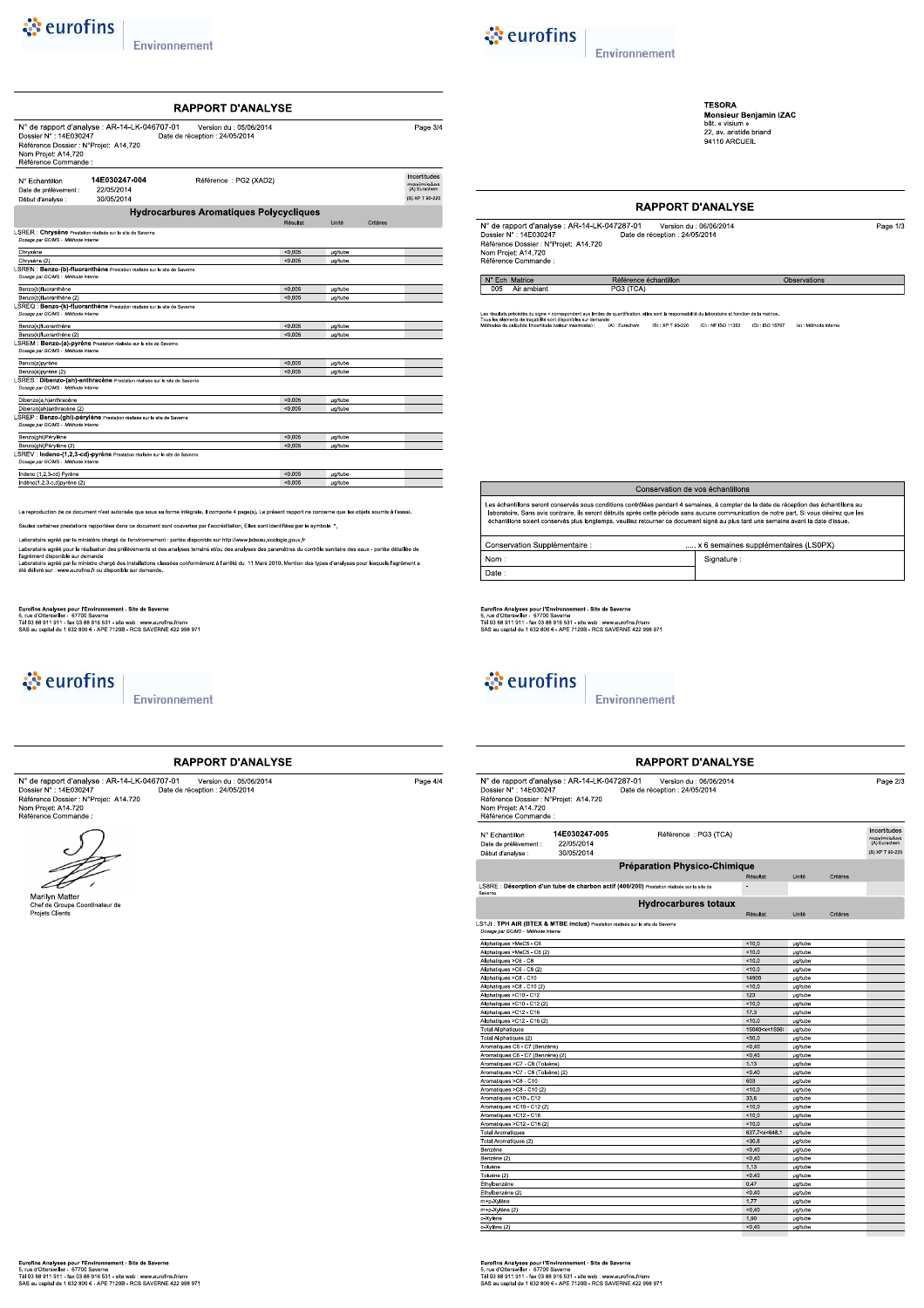

| <b>RAPPORT D'ANALYSE</b>                                                                                       |                                                                                |                                                           |          |                |          |                                                               |
|----------------------------------------------------------------------------------------------------------------|--------------------------------------------------------------------------------|-----------------------------------------------------------|----------|----------------|----------|---------------------------------------------------------------|
| Dossier N° : 14E030247<br>Référence Dossier : N°Projet: A14.720<br>Nom Projet: A14.720<br>Référence Commande : | N° de rapport d'analyse : AR-14-LK-047287-01                                   | Version du : 06/06/2014<br>Date de réception : 24/05/2014 |          |                |          | Page 3/3                                                      |
| N° Fchantillon<br>Date de prélèvement :<br>Début d'analyse :                                                   | 14E030247-005<br>22/05/2014<br>30/05/2014                                      | Référence: PG3 (TCA)                                      |          |                |          | Incertitudes<br>mavimieóge<br>(A) Eurachem<br>(B) XP T 90-220 |
|                                                                                                                |                                                                                | <b>Hydrocarbures totaux</b>                               | Résultat | Unité          | Critères |                                                               |
| Dossoe par GC/MS - Méthode interne                                                                             | LS1JI: TPH AIR (BTEX & MTBE inclus) Prestation réalisée sur le site de Saverne |                                                           |          |                |          |                                                               |
| MTBE (Zone 1)                                                                                                  |                                                                                |                                                           | < 10.0   | <b>ug/tube</b> |          |                                                               |
| MTBE (Zone 2)                                                                                                  |                                                                                |                                                           | < 10.0   | ua/tube        |          |                                                               |
|                                                                                                                |                                                                                | <b>Composés Volatils</b>                                  |          |                |          |                                                               |
|                                                                                                                |                                                                                |                                                           | Résultat | Unité          | Critères |                                                               |
| Dossoe par GC/MS - Méthode interne                                                                             | LS1CC : Naphtalène Prestation réalisée sur le site de Saverne                  |                                                           |          |                |          |                                                               |
|                                                                                                                |                                                                                |                                                           | 3200     | <b>µg/tube</b> |          |                                                               |
| Naphtalène                                                                                                     |                                                                                |                                                           |          |                |          |                                                               |

.<br>Iduction de ce document n'est autorisée que sous sa forme intégrale. Il comporte 3 page(s). Le présent rapport ne concerne que les objets soumis à l'essai

Seules certaines prestations rapportées dans ce document sont couvertes par l'accréditation. Elles sont identifiées par le symbole \*.

ire agréé par le ministère changé de l'environnement : portée disponible sur http://www.labeau.ecologie.gouv.fr<br>lre agréé pour la réalisation des prélèvements et des analyses terrains et/ou des analyses des paramètres du c



Rui Ventura ornuru<br>Insable de Département Responsabl<br>Laboratoire

Eurofins Analyses pour l'Environnement - Site de Saverne<br>5, rue d'Otterswiller - 67770 Saverne<br>Tél 03 88 911 911 - fax 03 88 916 531 - site web : www.eurofins.frienv<br>SAS au capital de 1 632 800 € - APE 7120B - RCS SAVERNE

े eurofins

Environnement

**TESORA HESORA<br>Monsieur Benjamin IZAC**<br>bât. « visium »<br>22, av. aristide briand<br>94110 ARCUEIL

#### **RAPPORT D'ANALYSE**

| N° de rapport d'analyse : AR-14-LK-046708-01<br>Dossier N°: 14E030247<br>Référence Dossier : N°Projet: A14.720<br>Nom Projet: A14.720<br>Référence Commande : | Version du : 05/06/2014<br>Date de réception : 24/05/2014 | Page 1/4     |
|---------------------------------------------------------------------------------------------------------------------------------------------------------------|-----------------------------------------------------------|--------------|
| N° Ech Matrice                                                                                                                                                | Référence échantillon                                     | Observations |
| Air ambiant<br>006                                                                                                                                            | PG3 (XAD2)                                                |              |

sis préodéis du signe « correspondent aux limites de quantification, elles sont la responsabilité du laboratoire et fonction de la matrice.<br>féments de traçabille sont disponibles sur demande<br>de raicul de l'incertitude (val

Conservation de vos échantillons Les échantillons seront conservés sous conditions contrôlées pendant 4 semaines, à compter de la date de réception des échantillons au<br>laboratoire. Sans avis contraire, ils seront détruits après celte période sans aucune c Conservation Supplémentaire : x 6 semaines supplémentaires (LS0PX)  $\overline{\mathsf{Nom}}$ Signature : Date

Eurofins Analyses pour l'Environnement - Site de Saverne<br>5, rue d'Otterswiller - 67700 Saverne<br>Tél 03 88 911 911 - fax 03 88 916 531 - site web : www.eurofins.frienv<br>SAS au capital de 1 632 800 € - APE 7120B - RCS SAVERNE



Environnement

|                                                                                                               |                                                                                     | <b>RAPPORT D'ANALYSE</b>                                  |          |                 |          |                                            |
|---------------------------------------------------------------------------------------------------------------|-------------------------------------------------------------------------------------|-----------------------------------------------------------|----------|-----------------|----------|--------------------------------------------|
| Dossier N°: 14E030247<br>Référence Dossier : N°Proiet: A14.720<br>Nom Projet: A14.720<br>Référence Commande : | N° de rapport d'analyse : AR-14-LK-046708-01                                        | Version du : 05/06/2014<br>Date de réception : 24/05/2014 |          |                 |          | Page 2/4                                   |
| N° Echantillon<br>Date de prélèvement :                                                                       | 14E030247-006<br>22/05/2014                                                         | Référence : PG3 (XAD2)                                    |          |                 |          | Incertitudes<br>maximicées<br>(A) Eurachem |
| Début d'analyse :                                                                                             | 30/05/2014                                                                          |                                                           |          |                 |          | (B) XP T 90-220                            |
|                                                                                                               |                                                                                     | <b>Hydrocarbures Aromatiques Polycycliques</b>            |          |                 |          |                                            |
|                                                                                                               |                                                                                     |                                                           | Résultat | Unité           | Critères |                                            |
|                                                                                                               | LSREI : Désorption du tube XAD2 pour HAP Prestation réalisée sur le site de Saverne |                                                           | ×,       |                 |          |                                            |
| Dosage par GC/MS                                                                                              |                                                                                     |                                                           |          |                 |          |                                            |
| Dosage par GC/MS - Méthode interne                                                                            | LSREW : Naphtalène Prestation réalisée sur le site de Saverne                       |                                                           |          |                 |          |                                            |
| Naphtalène                                                                                                    |                                                                                     |                                                           | 0.058    | µg/tube         |          |                                            |
| Naphtalène (2)                                                                                                |                                                                                     |                                                           | < 0.05   | µg/tube         |          |                                            |
| Dosage par GC/MS - Méthode interne                                                                            | LSREJ : Acénaphthylène Prestation réalisée sur le site de Saverne                   |                                                           |          |                 |          |                                            |
| Acénaphthylène                                                                                                |                                                                                     |                                                           | < 0.005  | <b>µg/tube</b>  |          |                                            |
| Acénaphthylène (2)                                                                                            |                                                                                     |                                                           | < 0.005  | <b>µg/tube</b>  |          |                                            |
|                                                                                                               | LSREH : Acénaphthène Prestation réalisée sur le site de Saverne                     |                                                           |          |                 |          |                                            |
| Dosage par GC/MS - Méthode Interne                                                                            |                                                                                     |                                                           |          |                 |          |                                            |
| Acénaphtène                                                                                                   |                                                                                     |                                                           | < 0.005  | µg/tube         |          |                                            |
| Acénaphthène (2)                                                                                              |                                                                                     |                                                           | < 0.005  | µg/tube         |          |                                            |
| LSREU : Fluorène Prestation réalisée sur le site de Saverne                                                   |                                                                                     |                                                           |          |                 |          |                                            |
| Dosage par GC/MS - Méthode interne                                                                            |                                                                                     |                                                           |          |                 |          |                                            |
| Fluorène                                                                                                      |                                                                                     |                                                           | < 0.005  | µg/tube         |          |                                            |
| Fluorène (2)                                                                                                  |                                                                                     |                                                           | < 0.005  | <b>u</b> a/tube |          |                                            |
| Dosage par GC/MS - Méthode interne                                                                            | LSREX : Phénanthrène Prestation réalisée sur le site de Saverne                     |                                                           |          |                 |          |                                            |
| Phénanthrène                                                                                                  |                                                                                     |                                                           | 0.005    | µg/tube         |          |                                            |
| Phénanthrène (2)                                                                                              |                                                                                     |                                                           | < 0.005  | <b>µg/tube</b>  |          |                                            |
| Dosage par GC/MS - Méthode interne                                                                            | LSREK : Anthracène Prestation réalisée sur le site de Saverne                       |                                                           |          |                 |          |                                            |
| Anthracène                                                                                                    |                                                                                     |                                                           | < 0.005  | <b>µg/tube</b>  |          |                                            |
| Anthracène (2)                                                                                                |                                                                                     |                                                           | < 0.005  | µg/tube         |          |                                            |
| Dosage par GC/MS - Méthode interne                                                                            | LSRET : Fluoranthène Prestation réalisée sur le site de Saverne                     |                                                           |          |                 |          |                                            |
| Fluoranthène                                                                                                  |                                                                                     |                                                           | < 0.005  | ug/tube         |          |                                            |
| Fluoranthène (2)                                                                                              |                                                                                     |                                                           | < 0.005  | µg/tube         |          |                                            |
| LSREY : Pyrène Prestation réalisée sur le site de Saverne<br>Dosage par GC/MS - Méthode interne               |                                                                                     |                                                           |          |                 |          |                                            |
| Pyrène                                                                                                        |                                                                                     |                                                           | < 0.005  | µg/tube         |          |                                            |
| Pyrène (2)                                                                                                    |                                                                                     |                                                           | < 0.005  | µg/tube         |          |                                            |
| Dosage par GC/MS - Méthode interne                                                                            | LSREL : Benzo-(a)-anthracène Prestation réalisée sur le site de Saverne             |                                                           |          |                 |          |                                            |
| Benzo(a)anthracène                                                                                            |                                                                                     |                                                           | < 0.005  | ug/tube         |          |                                            |
| Benzo-(a)-anthracène (2)                                                                                      |                                                                                     |                                                           | < 0.005  | µg/tube         |          |                                            |
|                                                                                                               |                                                                                     |                                                           |          |                 |          |                                            |

Eurofins Analyses pour l'Environnement - Site de Saverne<br>5, rue d'Otterswiller - 67700 Saverne<br>Tél 03 88 911 911 - fax 03 88 916 531 - site web : www.eurofins.frienv<br>SAS au capital de 1 632 800 € - APE 7120B - RCS SAVERNE

& eurofins

Environnement

|                                                                                                               |                                                                            | <b>RAPPORT D'ANALYSE</b>                                  |          |                |          |                                                               |
|---------------------------------------------------------------------------------------------------------------|----------------------------------------------------------------------------|-----------------------------------------------------------|----------|----------------|----------|---------------------------------------------------------------|
| Dossier N°: 14E030247<br>Référence Dossier : N°Projet: A14.720<br>Nom Projet: A14.720<br>Référence Commande : | N° de rapport d'analyse : AR-14-LK-046708-01                               | Version du : 05/06/2014<br>Date de réception : 24/05/2014 |          |                |          | Page 3/4                                                      |
| N° Echantillon<br>Date de prélèvement :<br>Début d'analyse :                                                  | 14E030247-006<br>22/05/2014<br>30/05/2014                                  | Référence : PG3 (XAD2)                                    |          |                |          | Incertitudes<br>maximisées<br>(A) Eurachem<br>(B) XP T 90-220 |
|                                                                                                               |                                                                            | <b>Hydrocarbures Aromatiques Polycycliques</b>            |          |                |          |                                                               |
|                                                                                                               |                                                                            |                                                           | Résultat | Unité          | Critères |                                                               |
| LSRER : Chrysène Prestation réalisée sur le site de Saverne<br>Dosage par GC/MS - Méthode interne             |                                                                            |                                                           |          |                |          |                                                               |
| Chrysène                                                                                                      |                                                                            |                                                           | < 0.005  | µg/tube        |          |                                                               |
| Chrysène (2)                                                                                                  |                                                                            |                                                           | < 0.005  | <b>µg/tube</b> |          |                                                               |
| Dosage par GC/MS - Méthode interne                                                                            | LSREN : Benzo-(b)-fluoranthène Prestation réalisée sur le site de Saverne  |                                                           |          |                |          |                                                               |
| Benzo(b)fluoranthène                                                                                          |                                                                            |                                                           | < 0.005  | <b>µg/tube</b> |          |                                                               |
| Benzo(b)fluoranthène (2)                                                                                      |                                                                            |                                                           | < 0.005  | <b>ua/tube</b> |          |                                                               |
| Dosage par GC/MS - Méthode interne                                                                            | LSREQ : Benzo-(k)-fluoranthène Prestation réalisée sur le site de Saverne  |                                                           |          |                |          |                                                               |
| Benzo(k)fluoranthène                                                                                          |                                                                            |                                                           | < 0.005  | µg/tube        |          |                                                               |
| Benzo(k)fluoranthène (2)                                                                                      |                                                                            |                                                           | < 0.005  | <b>µg/tube</b> |          |                                                               |
| Dosage par GC/MS - Méthode interne                                                                            | LSREM : Benzo-(a)-pyrène Prestation réalisée sur le site de Saverne        |                                                           |          |                |          |                                                               |
| Benzo(a)pyrène                                                                                                |                                                                            |                                                           | < 0.005  | µg/tube        |          |                                                               |
| Benzo(a)pyrène (2)                                                                                            |                                                                            |                                                           | < 0.005  | <b>ua/tube</b> |          |                                                               |
| Dosage par GC/MS - Méthode interne                                                                            | LSRES : Dibenzo-(ah)-anthracène Prestation réalisée sur le site de Saverne |                                                           |          |                |          |                                                               |
| Dibenzo(a.h)anthracène                                                                                        |                                                                            |                                                           | < 0.005  | µg/tube        |          |                                                               |
| Dibenzo(ah)anthracène (2)                                                                                     |                                                                            |                                                           | < 0.005  | µg/tube        |          |                                                               |
| Dosage par GC/MS - Méthode interne                                                                            | LSREP : Benzo-(ghi)-pérylène Prestation réalisée sur le site de Saverne    |                                                           |          |                |          |                                                               |
| Benzo(ghi)Pérylène                                                                                            |                                                                            |                                                           | < 0.005  | µg/tube        |          |                                                               |
| Benzo(ghi)Pérylène (2)                                                                                        |                                                                            |                                                           | < 0.005  | <b>ua/tube</b> |          |                                                               |
| Dosage par GC/MS - Méthode Interne                                                                            | LSREV: Indeno-(1,2,3-cd)-pyrène Prestation réalisée sur le site de Saverne |                                                           |          |                |          |                                                               |
| Indeno (1,2,3-cd) Pyrène                                                                                      |                                                                            |                                                           | < 0.005  | µg/tube        |          |                                                               |
| Indéno(1,2,3-c,d)pyrène (2)                                                                                   |                                                                            |                                                           | < 0.005  | ua/tube        |          |                                                               |

La reproduction de ce document n'est autorisée que sous sa forme intégrale. Il comporte 4 page(s). Le présent rapport ne concerne que les objets soumis à l'essai. Seules certaines prestations rapportées dans ce document sont couvertes par l'accréditation. Elles sont identifiées par le symbole \*.

Laboratoire agréé par le ministère chargé de l'environnement : portée disponible sur http://www.labeau.ecologie.gouv.fr<br>Laboratoire agréé pour la réalisation des prélèvements et des analyses terrains et/ou des analyses des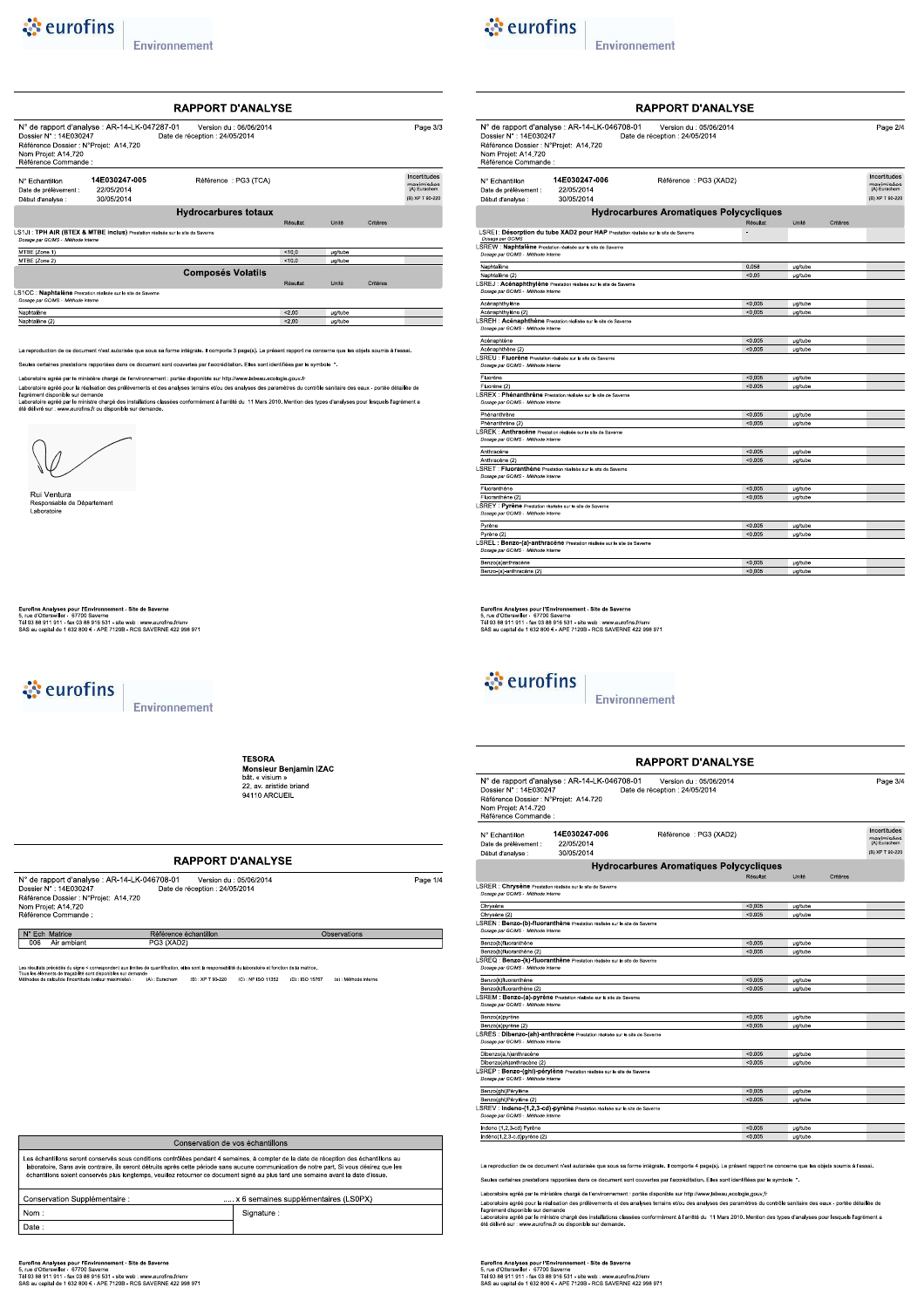

Marilyn Matter<br>Chef de Groupe Coordinateur de<br>Projets Clients

Environnement

N° de rapport d'analyse : AR-14-LK-046708-01<br>
Dossier N° : 14E030247<br>
Référence Dossier : N°Frojet: A14.720<br>
Date de réception : 24/05/2014<br>
Nom Projet: A14.720<br>
Référence Commande :

**RAPPORT D'ANALYSE** 



Page  $4/4$ 

Environnement

| N° de rapport d'analyse : AR-14-LK-046709-01<br>Dossier N° : 14E030247<br>Référence Dossier : N°Projet: A14.720<br>Nom Projet: A14.720<br>Référence Commande : | Version du : 05/06/2014<br>Date de réception : 24/05/2014 |                                                                     |         |          | Page 2/3                                                      |
|----------------------------------------------------------------------------------------------------------------------------------------------------------------|-----------------------------------------------------------|---------------------------------------------------------------------|---------|----------|---------------------------------------------------------------|
| 14E030247-007<br>N° Echantillon<br>22/05/2014<br>Date de prélèvement :<br>30/05/2014<br>Début d'analyse :                                                      | Référence : PG4 (TCA)                                     |                                                                     |         |          | Incertitudes<br>maximisées<br>(A) Eurachem<br>(B) XP T 90-220 |
|                                                                                                                                                                | <b>Préparation Physico-Chimique</b>                       |                                                                     |         |          |                                                               |
|                                                                                                                                                                |                                                           | Résultat                                                            | Unité   | Critères |                                                               |
|                                                                                                                                                                |                                                           | $\overline{\phantom{a}}$                                            |         |          |                                                               |
| LS8RE : Désorption d'un tube de charbon actif (400/200) Prestation réalisée sur le site de<br>Saverne                                                          |                                                           |                                                                     |         |          |                                                               |
|                                                                                                                                                                | <b>Hydrocarbures totaux</b>                               |                                                                     |         |          |                                                               |
|                                                                                                                                                                |                                                           | Résultat                                                            | Unité   | Critères |                                                               |
| LS1JI: TPH AIR (BTEX & MTBE inclus) Prestation réalisée sur le site de Saverne                                                                                 |                                                           |                                                                     |         |          |                                                               |
| Dosage par GC/MS - Méthode interne                                                                                                                             |                                                           |                                                                     |         |          |                                                               |
| Aliphatiques >MeC5 - C6                                                                                                                                        |                                                           | 10.0                                                                | µg/tube |          |                                                               |
| Aliphatiques >MeC5 - C6 (2)                                                                                                                                    |                                                           | 10.0                                                                | ug/tube |          |                                                               |
| Aliphatiques >C6 - C8                                                                                                                                          |                                                           | 10.0                                                                | µg/tube |          |                                                               |
| Aliphatiques >C6 - C8 (2)                                                                                                                                      |                                                           | 10.0                                                                | µg/tube |          |                                                               |
| Aliphatiques >C8 - C10                                                                                                                                         |                                                           | 21.1                                                                | µg/tube |          |                                                               |
| Aliphatiques >C8 - C10 (2)                                                                                                                                     |                                                           | 10.0                                                                | µg/tube |          |                                                               |
| Aliphatiques >C10 - C12                                                                                                                                        |                                                           | < 10.0                                                              | µg/tube |          |                                                               |
| Aliphatiques >C10 - C12 (2)                                                                                                                                    |                                                           | < 10.0                                                              | µg/tube |          |                                                               |
| Aliphatiques >C12 - C16                                                                                                                                        |                                                           | 10.0                                                                | µg/tube |          |                                                               |
| Aliphatiques >C12 - C16 (2)                                                                                                                                    |                                                           | 10.0                                                                | µg/tube |          |                                                               |
| <b>Total Aliphatiques</b>                                                                                                                                      |                                                           | 21.1 <x<61.1< td=""><td>µg/tube</td><td></td><td></td></x<61.1<>    | µg/tube |          |                                                               |
| Total Aliphatiques (2)                                                                                                                                         |                                                           | 50.0                                                                | µg/tube |          |                                                               |
| Aromatiques C6 - C7 (Benzène)                                                                                                                                  |                                                           | < 0.40                                                              | µg/tube |          |                                                               |
| Aromatiques C6 - C7 (Benzène) (2)                                                                                                                              |                                                           | < 0.40                                                              | ug/tube |          |                                                               |
| Aromatiques >C7 - C8 (Toluène)                                                                                                                                 |                                                           | 1.25                                                                | µg/tube |          |                                                               |
| Aromatiques >C7 - C8 (Toluène) (2)                                                                                                                             |                                                           | < 0.40                                                              | µg/tube |          |                                                               |
| Aromatiques >C8 - C10                                                                                                                                          |                                                           | 12.2                                                                | ua/tube |          |                                                               |
| Aromatiques >C8 - C10 (2)                                                                                                                                      |                                                           | 10.0                                                                | µg/tube |          |                                                               |
| Aromatiques >C10 - C12                                                                                                                                         |                                                           | < 10.0                                                              | µg/tube |          |                                                               |
| Aromatiques >C10 - C12 (2)                                                                                                                                     |                                                           | < 10.0                                                              | µg/tube |          |                                                               |
| Aromatiques >C12 - C16                                                                                                                                         |                                                           | 10.0                                                                | ua/tube |          |                                                               |
| Aromatiques >C12 - C16 (2)                                                                                                                                     |                                                           | 10.0                                                                | µg/tube |          |                                                               |
| <b>Total Aromatiques</b>                                                                                                                                       |                                                           | 13.45 <x<33.85< td=""><td>µg/tube</td><td></td><td></td></x<33.85<> | µg/tube |          |                                                               |
| Total Aromatiques (2)                                                                                                                                          |                                                           | $<$ 30.8                                                            | µg/tube |          |                                                               |
| Benzène                                                                                                                                                        |                                                           | < 0.40                                                              | µg/tube |          |                                                               |
| Benzène (2)                                                                                                                                                    |                                                           | < 0.40                                                              | µg/tube |          |                                                               |
| Toluène                                                                                                                                                        |                                                           | 1.25                                                                | µg/tube |          |                                                               |
| Toluène (2)                                                                                                                                                    |                                                           | < 0.40                                                              | µg/tube |          |                                                               |
| Ethylbenzène                                                                                                                                                   |                                                           | 0.57                                                                | µg/tube |          |                                                               |
| Ethylbenzène (2)                                                                                                                                               |                                                           | < 0.40                                                              | µg/tube |          |                                                               |

Eurofins Analyses pour l'Environnement - Site de Saverne<br>5, rue d'Otterswiller - 67700 Saverne<br>Tél 03 88 911 911 - fax 03 88 916 531 - site web : www.eurofins.frienv<br>SAS au capital de 1 632 800 € - APE 7120B - RCS SAVERNE

& eurofins

Environnement

|                                                                                                                |                                                                                | <b>RAPPORT D'ANALYSE</b>                                  |          |                |          |                                                               |
|----------------------------------------------------------------------------------------------------------------|--------------------------------------------------------------------------------|-----------------------------------------------------------|----------|----------------|----------|---------------------------------------------------------------|
| Dossier N° : 14E030247<br>Référence Dossier : N°Projet: A14.720<br>Nom Projet: A14.720<br>Référence Commande : | N° de rapport d'analyse : AR-14-LK-046709-01                                   | Version du : 05/06/2014<br>Date de réception : 24/05/2014 |          |                |          | Page 3/3                                                      |
| N° Echantillon<br>Date de prélèvement :<br>Début d'analyse :                                                   | 14E030247-007<br>22/05/2014<br>30/05/2014                                      | Référence: PG4 (TCA)                                      |          |                |          | Incertitudes<br>maximisées<br>(A) Eurachem<br>(B) XP T 90-220 |
|                                                                                                                |                                                                                | <b>Hydrocarbures totaux</b>                               |          |                |          |                                                               |
|                                                                                                                |                                                                                |                                                           | Résultat | Unité          | Critères |                                                               |
| Dosage par GC/MS - Méthode interne                                                                             | .S1JI: TPH AIR (BTEX & MTBE inclus) Prestation réalisée sur le site de Saverne |                                                           |          |                |          |                                                               |
| MTBE (Zone 1)                                                                                                  |                                                                                |                                                           | < 100    | <b>µg/tube</b> |          |                                                               |
| MTBE (Zone 2)                                                                                                  |                                                                                |                                                           | < 10.0   | ua/tube        |          |                                                               |
|                                                                                                                |                                                                                | <b>Composés Volatils</b>                                  |          |                |          |                                                               |
|                                                                                                                |                                                                                |                                                           | Résultat | Unité          | Critères |                                                               |
| Dosage par GC/MS - Méthode interne                                                                             | .S1CC : Naphtalène Prestation réalisée sur le site de Saverne                  |                                                           |          |                |          |                                                               |
| Naphtalène                                                                                                     |                                                                                |                                                           | < 2.00   | <b>µg/tube</b> |          |                                                               |
| Naphtalène (2)                                                                                                 |                                                                                |                                                           | 2.00     | µg/tube        |          |                                                               |
|                                                                                                                |                                                                                |                                                           |          |                |          |                                                               |

La reproduction de ce document n'est autorisée que sous sa forme intégrale. Il comporte 3 page(s). Le présent rapport ne concerne que les objets soumis à l'essai

Seules certaines prestations rapportées dans ce document sont couvertes par l'accréditation. Elles sont identifiées par le symbole 4.

Laboratoire agréé par le ministère chargé de l'environnement : portée disponible sur http://www.labeau.ecologie.gouv.fr<br>Laboratoire agrée pour la réalisation des prélèvements et des analyses terrains et/ou des nauyses des

Æ  $\overline{\phantom{a}}$ 

Marilyn Matter<br>Chef de Groupe Coordinateur de<br>Projets Clients

Eurofins Analyses pour l'Environnement - Site de Saverne<br>5, rue d'Otterswiller - 67700 Saverne<br>Tél 03 88 911 911 - fax 03 88 916 531 - site web : www.eurofins.frienv<br>SAS au capital de 1 632 800 € - APE 7120B - RCS SAVERNE

Conservation de vos échantillons Les échantillons seront conservés sous conditions contrôlées pendant 4 semaines, à compter de la date de réception des échantillons au<br>laboratoire. Sans avis contraire, ils seront détruits après celte période sans aucune c Conservation Supplémentaire : x 6 semaines supplémentaires (LS0PX) Signature :

Eurofins Analyses pour l'Environnement - Site de Saverne<br>5, rue d'Otterswiller - 67700 Saverne<br>Tél 03 88 911 911 - fax 03 88 916 531 - site web : www.eurofins.frienv<br>SAS au capital de 1 632 800 € - APE 7120B - RCS SAVERNE

 $\overline{\mathsf{Nom}}$ 

Date

े eurofins

Eurofins Analyses pour l'Environnement - Site de Saverne<br>5, rue d'Otterswiller - 67770 Saverne<br>Tél 03 88 911 911 - fax 03 88 916 531 - site web : www.eurofins.fr/env<br>SAS au capital de 1 632 800 € - APE 7120B - RCS SAVERNE

Environnement

**TESORA HESORA<br>Monsieur Benjamin IZAC**<br>bât. « visium »<br>22, av. aristide briand<br>94110 ARCUEIL

### **RAPPORT D'ANALYSE**

| N° de rapport d'analyse : AR-14-LK-046709-01<br>Dossier N°: 14E030247<br>Référence Dossier : N°Projet: A14.720<br>Nom Projet: A14.720<br>Référence Commande : | Version du : 05/06/2014<br>Date de réception : 24/05/2014 | Page 1/3     |
|---------------------------------------------------------------------------------------------------------------------------------------------------------------|-----------------------------------------------------------|--------------|
| N° Ech Matrice                                                                                                                                                | Référence échantillon                                     | Observations |
| Air ambiant<br>007                                                                                                                                            | PG4 (TCA)                                                 |              |

#### 007 Air ambiant

a précédes du signe «correspondent aux limites de quantification, elles sont la responsabilité du laboratoire et fonction de la matrice.<br>mente de traçactes sont dependies ex demands<br>e célud de finoembre (valeur matemaie) :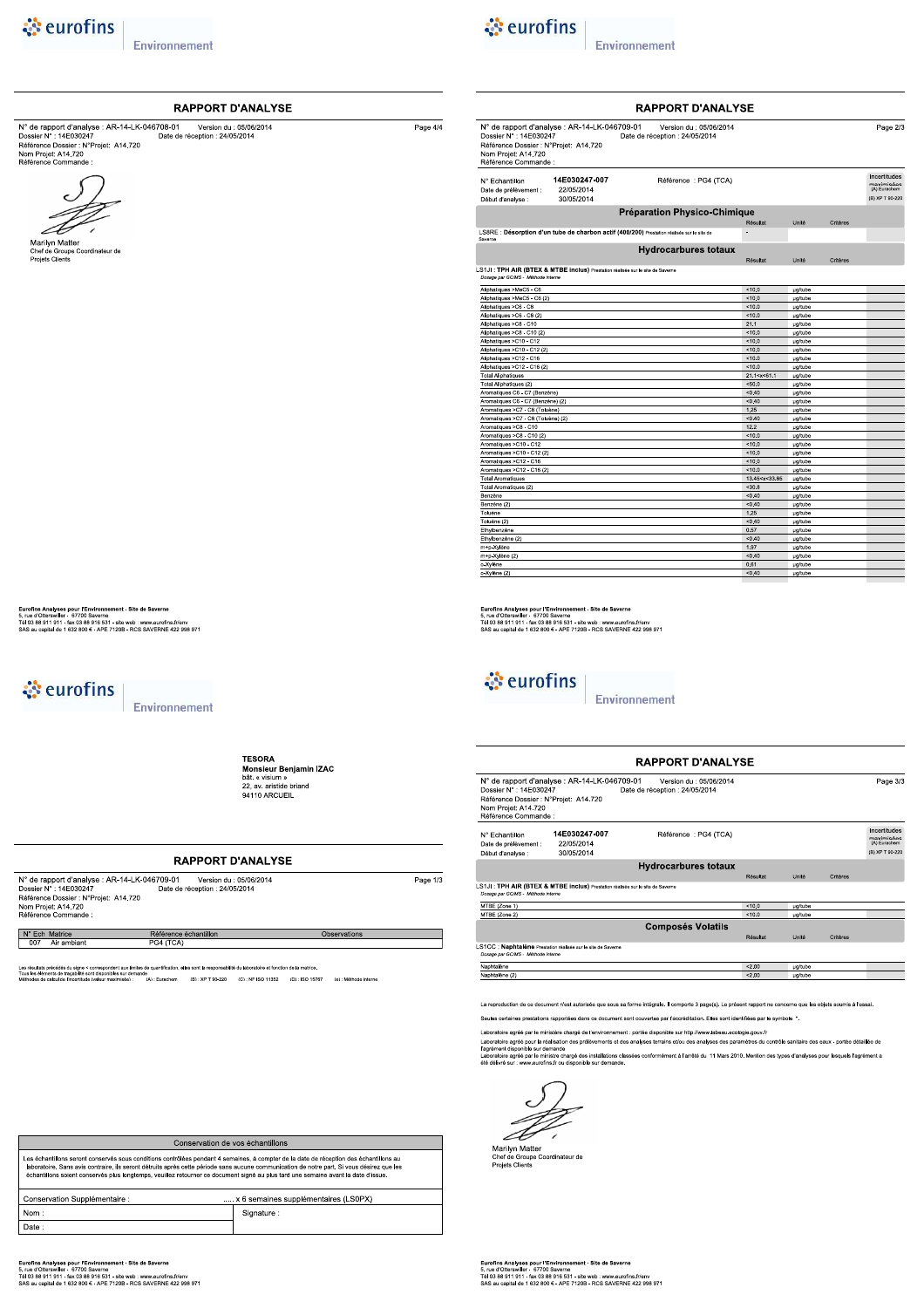**TESORA**<br>**Monsieur Benjamin IZAC**<br>bât. « visium »<br>22, av. aristide briand<br>94110 ARCUEIL

### **RAPPORT D'ANALYSE** N° de rapport d'analyse : AR-14-LK-046710-01 Version du : 05/06/2014<br>Dossier N° : 14E030247 Date de réception : 24/05/2014<br>Référence Dossier : N°Projet: A14.720<br>Nom Projet: A14.720<br>Référence Commande : Page  $1/4$ N° Ech Matrice Référence échantillon Observations Air ambiant  $4(XAD2)$ ification, elles sont la responsabilité du laboratoire et fonction de la matrice

de<br>(A):Eurachem (B):XP T 90-220 (C):NF ISO 11352 (D):ISO 15767 (e):Méthode interne

| Conservation de vos échantillons                                                                                                                                                                                                                                                                                                                                                                                           |  |  |  |  |  |
|----------------------------------------------------------------------------------------------------------------------------------------------------------------------------------------------------------------------------------------------------------------------------------------------------------------------------------------------------------------------------------------------------------------------------|--|--|--|--|--|
| Les échantillons seront conservés sous conditions contrôlées pendant 4 semaines, à compter de la date de réception des échantillons au<br>laboratoire. Sans avis contraire, ils seront détruits après cette période sans aucune communication de notre part. Si vous désirez que les<br>échantillons soient conservés plus longtemps, veuillez retourner ce document signé au plus tard une semaine avant la date d'issue. |  |  |  |  |  |
| x 6 semaines supplémentaires (LS0PX)<br>Conservation Supplémentaire :                                                                                                                                                                                                                                                                                                                                                      |  |  |  |  |  |
| Nom:<br>Signature:                                                                                                                                                                                                                                                                                                                                                                                                         |  |  |  |  |  |
| Date:                                                                                                                                                                                                                                                                                                                                                                                                                      |  |  |  |  |  |

Eurofins Analyses pour l'Environnement - Site de Saverne<br>5, rue d'Otterswiller - 67770 Saverne<br>Tél 03 88 911 911 - fax 03 88 916 531 - site web : www.eurofins.fr/env<br>SAS au capital de 1 632 800 € - APE 7120B - RCS SAVERNE

## & eurofins

Environnement

|                                                                                                               |                                                                                    | <b>RAPPORT D'ANALYSE</b>                                  |          |                |          |                                            |
|---------------------------------------------------------------------------------------------------------------|------------------------------------------------------------------------------------|-----------------------------------------------------------|----------|----------------|----------|--------------------------------------------|
| Dossier N°: 14E030247<br>Référence Dossier : N°Projet: A14.720<br>Nom Projet: A14.720<br>Référence Commande : | N° de rapport d'analyse : AR-14-LK-046710-01                                       | Version du : 05/06/2014<br>Date de réception : 24/05/2014 |          |                |          | Page 2/4                                   |
| N° Echantillon<br>Date de prélèvement :                                                                       | 14E030247-008<br>22/05/2014                                                        | Référence: PG4 (XAD2)                                     |          |                |          | Incertitudes<br>maximisées<br>(A) Eurachem |
| Début d'analyse :                                                                                             | 30/05/2014                                                                         |                                                           |          |                |          | (B) XP T 90-220                            |
|                                                                                                               |                                                                                    | <b>Hydrocarbures Aromatiques Polycycliques</b>            |          |                |          |                                            |
|                                                                                                               |                                                                                    |                                                           | Résultat | Unité          | Critères |                                            |
| Dosage par GC/MS                                                                                              | LSREI: Désorption du tube XAD2 pour HAP Prestation réalisée sur le site de Saverne |                                                           | ٠        |                |          |                                            |
| Dosage par GC/MS - Méthode interne                                                                            | SREW : Naphtalène Prestation réalisée sur le site de Saverne                       |                                                           |          |                |          |                                            |
| Naphtalène                                                                                                    |                                                                                    |                                                           | < 0.05   | µg/tube        |          |                                            |
| Naphtalène (2)                                                                                                |                                                                                    |                                                           | < 0.05   | µg/tube        |          |                                            |
| Dosage par GC/MS - Méthode interne                                                                            | SREJ : Acénaphthylène Prestation réalisée sur le site de Saverne                   |                                                           |          |                |          |                                            |
| Acénaphthylène                                                                                                |                                                                                    |                                                           | < 0.005  | <b>µg/tube</b> |          |                                            |
| Acénaphthylène (2)                                                                                            |                                                                                    |                                                           | < 0.005  | <b>µg/tube</b> |          |                                            |
|                                                                                                               | SREH : Acénaphthène Prestation réalisée sur le site de Saverne                     |                                                           |          |                |          |                                            |
| Dosage par GC/MS - Méthode interne                                                                            |                                                                                    |                                                           |          |                |          |                                            |
| Acénaphtène                                                                                                   |                                                                                    |                                                           | < 0.005  | µg/tube        |          |                                            |
| Acénaphthène (2)                                                                                              |                                                                                    |                                                           | < 0.005  | µg/tube        |          |                                            |
| SREU : Fluorène Prestation réalisée sur le site de Saverne<br>Dosage par GC/MS - Méthode interne              |                                                                                    |                                                           |          |                |          |                                            |
| Fluorène                                                                                                      |                                                                                    |                                                           | < 0.005  | µg/tube        |          |                                            |
| Fluorène (2)                                                                                                  |                                                                                    |                                                           | < 0.005  | ug/tube        |          |                                            |
| Dosage par GC/MS - Méthode interne                                                                            | SREX : Phénanthrène Prestation réalisée sur le site de Saverne                     |                                                           |          |                |          |                                            |
| Phénanthrène                                                                                                  |                                                                                    |                                                           | < 0.005  | <b>µg/tube</b> |          |                                            |
| Phénanthrène (2)                                                                                              |                                                                                    |                                                           | < 0.005  | µg/tube        |          |                                            |
| Dosage par GC/MS - Méthode interne                                                                            | SREK : Anthracène Prestation réalisée sur le site de Saverne                       |                                                           |          |                |          |                                            |
| Anthracène                                                                                                    |                                                                                    |                                                           | < 0.005  | <b>µg/tube</b> |          |                                            |
| Anthracène (2)                                                                                                |                                                                                    |                                                           | < 0.005  | <b>ug/tube</b> |          |                                            |
| Dosage par GC/MS - Méthode interne                                                                            | SRET : Fluoranthène Prestation réalisée sur le site de Saverne                     |                                                           |          |                |          |                                            |
| Fluoranthène                                                                                                  |                                                                                    |                                                           | < 0.005  | <b>ug/tube</b> |          |                                            |
| Fluoranthène (2)                                                                                              |                                                                                    |                                                           | < 0.005  | µg/tube        |          |                                            |
| SREY : Pyrène Prestation réalisée sur le site de Saverne<br>Dosage par GC/MS - Méthode interne                |                                                                                    |                                                           |          |                |          |                                            |
| Pyrène                                                                                                        |                                                                                    |                                                           | < 0.005  | µg/tube        |          |                                            |
| Pyrène (2)                                                                                                    |                                                                                    |                                                           | < 0.005  | <b>µg/tube</b> |          |                                            |
| Dosage par GC/MS - Méthode interne                                                                            | SREL : Benzo-(a)-anthracène Prestation réalisée sur le site de Saverne             |                                                           |          |                |          |                                            |
| Benzo(a)anthracène                                                                                            |                                                                                    |                                                           | < 0.005  | µg/tube        |          |                                            |
| Benzo-(a)-anthracène (2)                                                                                      |                                                                                    |                                                           | < 0.005  | µg/tube        |          |                                            |
|                                                                                                               |                                                                                    |                                                           |          |                |          |                                            |

Eurofins Analyses pour l'Environnement - Site de Saverne<br>5, rue d'Otterswiller - 67700 Saverne<br>Tél 03 88 911 911 - fax 03 88 916 531 - site web : www.eurofins.frienv<br>SAS au capital de 1 632 800 € - APE 7120B - RCS SAVERNE



Environnement

|                                                                                                                |                                                                            | <b>RAPPORT D'ANALYSE</b>                                  |          |                |          |                                                               |
|----------------------------------------------------------------------------------------------------------------|----------------------------------------------------------------------------|-----------------------------------------------------------|----------|----------------|----------|---------------------------------------------------------------|
| Dossier N° : 14E030247<br>Référence Dossier : N°Proiet: A14.720<br>Nom Projet: A14.720<br>Référence Commande : | N° de rapport d'analyse : AR-14-LK-046710-01                               | Version du : 05/06/2014<br>Date de réception : 24/05/2014 |          |                |          | Page 3/4                                                      |
| N° Echantillon<br>Date de prélèvement :<br>Début d'analyse :                                                   | 14E030247-008<br>22/05/2014<br>30/05/2014                                  | Référence : PG4 (XAD2)                                    |          |                |          | Incertitudes<br>maximisées<br>(A) Eurachem<br>(B) XP T 90-220 |
|                                                                                                                |                                                                            | <b>Hydrocarbures Aromatiques Polycycliques</b>            |          |                |          |                                                               |
|                                                                                                                |                                                                            |                                                           | Résultat | Unité          | Critères |                                                               |
| LSRER : Chrysène Prestation réalisée sur le site de Saverne<br>Dosage par GC/MS - Méthode interne              |                                                                            |                                                           |          |                |          |                                                               |
| Chrysène                                                                                                       |                                                                            |                                                           | < 0.005  | µg/tube        |          |                                                               |
| Chrysène (2)                                                                                                   |                                                                            |                                                           | < 0.005  | µg/tube        |          |                                                               |
| Dosage par GC/MS - Méthode interne                                                                             | SREN : Benzo-(b)-fluoranthêne Prestation réalisée sur le site de Saverne   |                                                           |          |                |          |                                                               |
| Benzo(b)fluoranthène                                                                                           |                                                                            |                                                           | < 0.005  | µg/tube        |          |                                                               |
| Benzo(b)fluoranthène (2)                                                                                       |                                                                            |                                                           | < 0.005  | µg/tube        |          |                                                               |
| Dosage par GC/MS - Méthode interne                                                                             | SREQ : Benzo-(k)-fluoranthène Prestation réalisée sur le site de Saverne   |                                                           |          |                |          |                                                               |
| Benzo(k)fluoranthène                                                                                           |                                                                            |                                                           | < 0.005  | µg/tube        |          |                                                               |
| Benzo(k)fluoranthène (2)                                                                                       |                                                                            |                                                           | < 0.005  | µg/tube        |          |                                                               |
| Dosage par GC/MS - Méthode interne                                                                             | LSREM : Benzo-(a)-pyrène Prestation réalisée sur le site de Saverne        |                                                           |          |                |          |                                                               |
| Benzo(a)pyrène                                                                                                 |                                                                            |                                                           | < 0.005  | µg/tube        |          |                                                               |
| Benzo(a)pyrène (2)                                                                                             |                                                                            |                                                           | < 0.005  | <b>ua/tube</b> |          |                                                               |
| Dosage par GC/MS - Méthode interne                                                                             | SRES : Dibenzo-(ah)-anthracène Prestation réalisée sur le site de Saverne  |                                                           |          |                |          |                                                               |
| Dibenzo(a,h)anthracène                                                                                         |                                                                            |                                                           | < 0.005  | µg/tube        |          |                                                               |
| Dibenzo(ah)anthracène (2)                                                                                      |                                                                            |                                                           | < 0.005  | µg/tube        |          |                                                               |
| Dosage par GC/MS - Méthode interne                                                                             | SREP : Benzo-(ghi)-pérylène Prestation réalisée sur le site de Saverne     |                                                           |          |                |          |                                                               |
| Benzo(ghi)Pérylène                                                                                             |                                                                            |                                                           | < 0.005  | µg/tube        |          |                                                               |
| Benzo(ghi)Pérylène (2)                                                                                         |                                                                            |                                                           | < 0.005  | ua/tube        |          |                                                               |
| Dosage par GC/MS - Méthode interne                                                                             | SREV : Indeno-(1.2.3-cd)-pyrène Prestation réalisée sur le site de Saverne |                                                           |          |                |          |                                                               |
| Indeno (1,2,3-cd) Pyrène                                                                                       |                                                                            |                                                           | < 0.005  | <b>µg/tube</b> |          |                                                               |
| Indéno(1,2,3-c,d)pyrène (2)                                                                                    |                                                                            |                                                           | < 0.005  | µg/tube        |          |                                                               |

La reproduction de ce document n'est autorisée que sous sa forme intégrale. Il comporte 4 page(s). Le présent rapport ne concerne que les objets soumis à l'essai Seules certaines prestations rapportées dans ce document sont couvertes par l'accréditation. Elles sont identifiées par le symbole \*

Laboratoire agréé par le ministère chargé de l'environnement : portée disponible sur http://www.labeau.ecologie.gouv.fr<br>Laboratoire agrée pour la réalisation des prélèvements et des analyses terrains et/ou des analyses des

Eurofins Analyses pour l'Environnement - Site de Saverne<br>5, rue d'Otterswiller - 67700 Saverne<br>Tél 03 88 911 911 - fax 03 88 916 531 - site web : www.eurofins.frienv<br>SAS au capital de 1 632 800 € - APE 7120B - RCS SAVERNE



Environnement

### **RAPPORT D'ANALYSE**

| N° de rapport d'analyse : AR-14-LK-046710-01 | Version du : 05/06/2014        | Page 4/4 |
|----------------------------------------------|--------------------------------|----------|
| Dossier N° : 14E030247                       | Date de réception : 24/05/2014 |          |
| Référence Dossier : N°Projet: A14.720        |                                |          |
| Nom Projet: A14.720                          |                                |          |
| Référence Commande :                         |                                |          |



Marilyn Matter<br>Chef de Groupe Coordinateur de<br>Projets Clients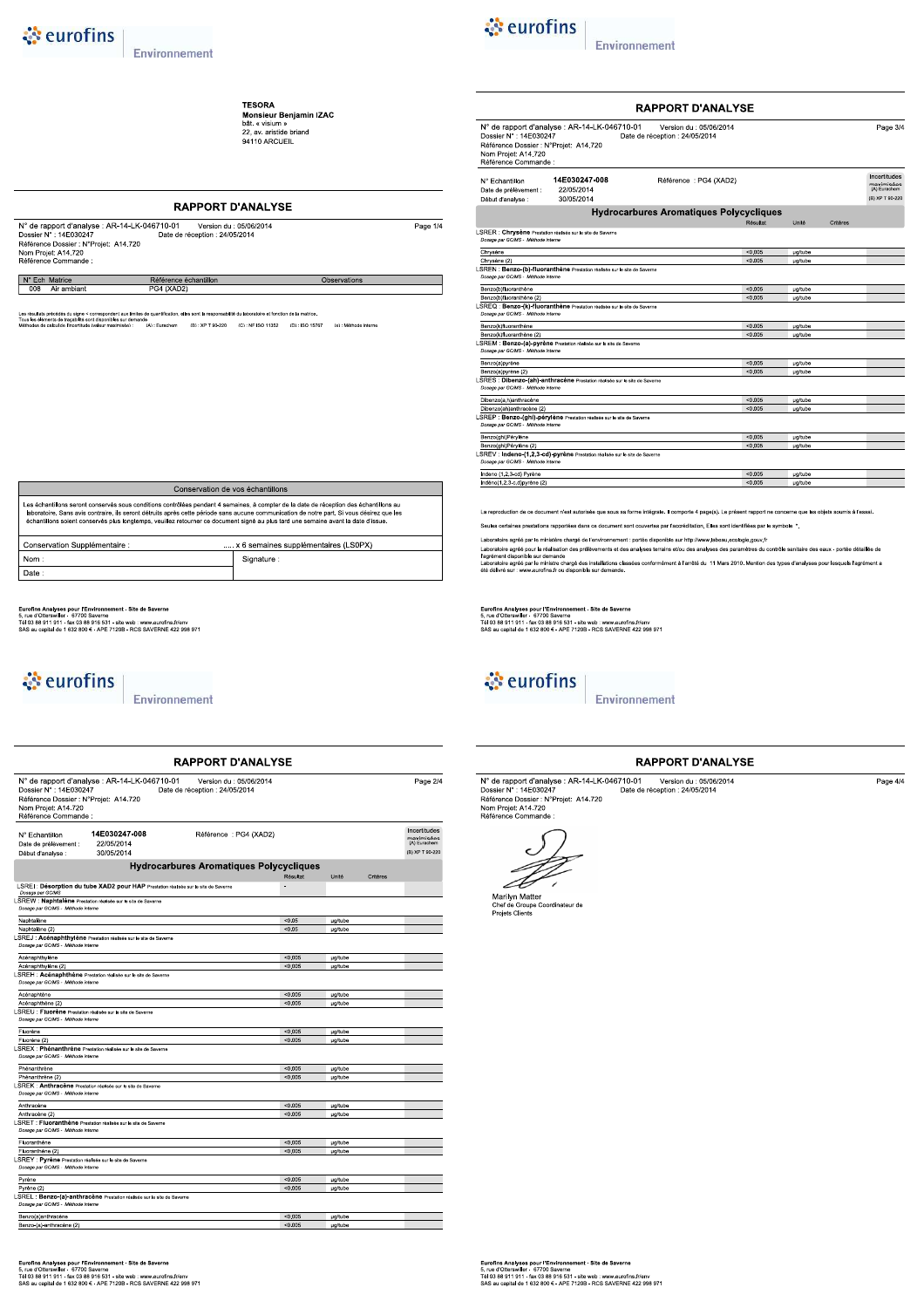**TESORA**<br>**Monsieur Benjamin IZAC**<br>bât. « visium »<br>22, av. aristide briand<br>94110 ARCUEIL

### **RAPPORT D'ANALYSE**

| N° de rapport d'analyse : AR-14-LK-046711-01 | Version du : 05/06/2014        | Page         |
|----------------------------------------------|--------------------------------|--------------|
| Dossier N° : 14E030247                       | Date de réception : 24/05/2014 |              |
| Référence Dossier : N°Projet: A14.720        |                                |              |
| Nom Projet: A14.720                          |                                |              |
| Référence Commande :                         |                                |              |
|                                              |                                |              |
| N° Ech Matrice                               | Référence échantillon          | Observations |

ch Matrice

.<br>ation, elles sont la responsabilité du laboratoire et fonction de la matric précédés du signe < correspondent aux limites de<br>ients de traçabilité sont disponibles sur demande<br>calcul de l'incertitude (valeur maximisée) de<br>(A):Eurachem (B):XP T 90-220 (C):NF ISO 11352 (D):ISO 15767 (e):Méthode interne



 $\overline{1/3}$ 

Environnement

|                                                                                                                |                                                                                | <b>RAPPORT D'ANALYSE</b>                                  |          |         |          |                                                               |
|----------------------------------------------------------------------------------------------------------------|--------------------------------------------------------------------------------|-----------------------------------------------------------|----------|---------|----------|---------------------------------------------------------------|
| Dossier N° : 14E030247<br>Référence Dossier : N°Projet: A14.720<br>Nom Projet: A14.720<br>Référence Commande : | N° de rapport d'analyse : AR-14-LK-046711-01                                   | Version du : 05/06/2014<br>Date de réception : 24/05/2014 |          |         |          | Page 3/3                                                      |
| N° Echantillon<br>Date de prélèvement :<br>Début d'analyse :                                                   | 14E030247-009<br>23/05/2014<br>30/05/2014                                      | Référence: PG5 (TCA)                                      |          |         |          | Incertitudes<br>maximisées<br>(A) Eurachem<br>(B) XP T 90-220 |
|                                                                                                                |                                                                                | <b>Hydrocarbures totaux</b>                               |          |         |          |                                                               |
|                                                                                                                |                                                                                |                                                           | Résultat | Unité   | Critères |                                                               |
| Dosage par GC/MS - Méthode Interne<br>MTBE (Zone 1)                                                            | LS1JI: TPH AIR (BTEX & MTBE inclus) Prestation réalisée sur le site de Saverne |                                                           | < 100    | µg/tube |          |                                                               |
| MTBE (Zone 2)                                                                                                  |                                                                                |                                                           | < 10.0   | ua/tube |          |                                                               |
|                                                                                                                |                                                                                | <b>Composés Volatils</b>                                  |          |         |          |                                                               |
|                                                                                                                |                                                                                |                                                           | Résultat | Unité   | Critères |                                                               |
| Dosage par GC/MS - Méthode interne                                                                             | LS1CC : Naphtalène Prestation réalisée sur le site de Saverne                  |                                                           |          |         |          |                                                               |
| Naphtalène                                                                                                     |                                                                                |                                                           | < 200    | ua/tube |          |                                                               |
| Naphtalène (2)                                                                                                 |                                                                                |                                                           | < 2.00   | µg/tube |          |                                                               |

La reproduction de ce document n'est autorisée que sous sa forme intégrale. Il comporte 3 page(s). Le présent rapport ne concerne que les objets soumis à l'essai

Seules certaines prestations rapportées dans ce document sont couvertes par l'accréditation. Elles sont identifiées par le symbole \*.

Laboratoire agréé par le ministère chargé de l'environnement : portée disponible sur http://www.labeau.ecologie.gouv.fr<br>Laboratoire agrée pour la réalisation des prélèvements et des analyses terrains et/ou des analyses des

Marilyn Matter<br>Chef de Groupe Coordinateur de<br>Projets Clients

Eurofins Analyses pour l'Environnement - Site de Saverne<br>5, rue d'Otterswiller - 67700 Saverne<br>Tél 03 88 911 911 - fax 03 88 916 531 - site web : www.eurofins.frienv<br>SAS au capital de 1 632 800 € - APE 7120B - RCS SAVERNE



 $0.000$ 

Environnement

**TESORA**<br>Monsieur Benjamin IZAC<br>bât. « visium »<br>22, av. aristide briand<br>94110 ARCUEIL

Observations

Page 1/4

### **RAPPORT D'ANALYSE**

| N° de rapport d'analyse : AR-14-LK-046712-01 | Version du : 05/06/2014        |
|----------------------------------------------|--------------------------------|
| Dossier N° : 14F030247                       | Date de réception : 24/05/2014 |
| Référence Dossier : N°Projet: A14.720        |                                |
| Nom Projet: A14.720                          |                                |
| Référence Commande :                         |                                |

N° Ech Matrice<br>010 Air ambiant

Les résultats précédés du signe < correspondent aux limites de<br>Tous les éléments de traçabilité sont disponibles sur demande<br>Méthodes de calcul de l'incertitude (valeur maximisée) : 5e<br>(A):Eurachem (B):XP T 90-220 (C):NF ISO 11352 (D):ISO 15767 (e):Méthode interne

Référence échantillon<br>PG5 (XAD2)

| Conservation de vos échantillons                                                                                                                                                                                                                                                                                                                                                                                           |                                      |  |  |  |  |
|----------------------------------------------------------------------------------------------------------------------------------------------------------------------------------------------------------------------------------------------------------------------------------------------------------------------------------------------------------------------------------------------------------------------------|--------------------------------------|--|--|--|--|
| Les échantillons seront conservés sous conditions contrôlées pendant 4 semaines, à compter de la date de réception des échantillons au<br>laboratoire. Sans avis contraire, ils seront détruits après cette période sans aucune communication de notre part. Si vous désirez que les<br>échantillons soient conservés plus longtemps, veuillez retourner ce document signé au plus tard une semaine avant la date d'issue. |                                      |  |  |  |  |
| Conservation Supplémentaire :                                                                                                                                                                                                                                                                                                                                                                                              | x 6 semaines supplémentaires (LS0PX) |  |  |  |  |
| Nom:<br>Signature:                                                                                                                                                                                                                                                                                                                                                                                                         |                                      |  |  |  |  |
| Date:                                                                                                                                                                                                                                                                                                                                                                                                                      |                                      |  |  |  |  |

Eurofins Analyses pour l'Environnement - Site de Saverne<br>5, rue d'Otterswiller - 67700 Saverne<br>Tél 03 88 911 911 - fax 03 88 916 531 - site web : www.eurofins.frienv<br>SAS au capital de 1 632 800 € - APE 7120B - RCS SAVERNE

Eurofins Analyses pour l'Environnement - Site de Saverne<br>5, rue d'Otterswiller - 67700 Saverne<br>Tél 03 88 911 911 - fax 03 88 916 531 - site web : www.eurofins.frienv<br>SAS au capital de 1 632 800 € - APE 7120B - RCS SAVERNE

| Conservation de vos échantillons                                                                                                                                                                                                                                                                                                                                                                                           |            |  |  |  |  |  |  |
|----------------------------------------------------------------------------------------------------------------------------------------------------------------------------------------------------------------------------------------------------------------------------------------------------------------------------------------------------------------------------------------------------------------------------|------------|--|--|--|--|--|--|
| Les échantillons seront conservés sous conditions contrôlées pendant 4 semaines, à compter de la date de réception des échantillons au<br>laboratoire. Sans avis contraire, ils seront détruits après cette période sans aucune communication de notre part. Si vous désirez que les<br>échantillons soient conservés plus longtemps, veuillez retourner ce document signé au plus tard une semaine avant la date d'issue. |            |  |  |  |  |  |  |
| Conservation Supplémentaire :<br>x 6 semaines supplémentaires (LS0PX)                                                                                                                                                                                                                                                                                                                                                      |            |  |  |  |  |  |  |
| Nom:                                                                                                                                                                                                                                                                                                                                                                                                                       | Signature: |  |  |  |  |  |  |
| Date:                                                                                                                                                                                                                                                                                                                                                                                                                      |            |  |  |  |  |  |  |
|                                                                                                                                                                                                                                                                                                                                                                                                                            |            |  |  |  |  |  |  |

**RAPPORT D'ANALYSE** 

Nº de connect d'onation : AD 44 LIZ 042744 02

Eurofins Analyses pour l'Environnement - Site de Saverne<br>5, rue d'Otterswiller - 67770 Saverne<br>Tél 03 88 911 911 - fax 03 88 916 531 - site web : www.eurofins.fr/env<br>SAS au capital de 1 632 800 € - APE 7120B - RCS SAVERNE

## े eurofins

Environnement

| Dossier N° : 14E030247<br>Référence Dossier : N°Projet: A14.720<br>Nom Projet: A14.720<br>Référence Commande : |                                                                                            | $\sim$ 0.000 $\sim$ 0.000 $\sim$ 0.000 $\sim$ 0.000 $\sim$ 0.000 $\sim$ 0.000 $\sim$ 0.000 $\sim$ 0.000 $\sim$ 0.000 $\sim$ 0.000 $\sim$ 0.000 $\sim$ 0.000 $\sim$ 0.000 $\sim$ 0.000 $\sim$ 0.000 $\sim$ 0.000 $\sim$ 0.000 $\sim$ 0.000 $\sim$ 0.000 $\sim$ 0.000<br>Date de réception : 24/05/2014 |                  |                |          | raye zio                                                      |
|----------------------------------------------------------------------------------------------------------------|--------------------------------------------------------------------------------------------|-------------------------------------------------------------------------------------------------------------------------------------------------------------------------------------------------------------------------------------------------------------------------------------------------------|------------------|----------------|----------|---------------------------------------------------------------|
| N° Echantillon<br>Date de prélèvement :<br>Début d'analyse :                                                   | 14E030247-009<br>23/05/2014<br>30/05/2014                                                  | Référence : PG5 (TCA)                                                                                                                                                                                                                                                                                 |                  |                |          | Incertitudes<br>maximisées<br>(A) Eurachem<br>(B) XP T 90-220 |
|                                                                                                                |                                                                                            | Préparation Physico-Chimique                                                                                                                                                                                                                                                                          |                  |                |          |                                                               |
|                                                                                                                |                                                                                            |                                                                                                                                                                                                                                                                                                       | Résultat         | Unité          | Critères |                                                               |
| Saverne                                                                                                        | LS8RE : Désorption d'un tube de charbon actif (400/200) Prestation réalisée sur le site de |                                                                                                                                                                                                                                                                                                       |                  |                |          |                                                               |
|                                                                                                                |                                                                                            | <b>Hydrocarbures totaux</b>                                                                                                                                                                                                                                                                           |                  |                |          |                                                               |
|                                                                                                                |                                                                                            |                                                                                                                                                                                                                                                                                                       | Résultat         | Unité          | Critères |                                                               |
| Dosage par GC/MS - Méthode interne<br>Aliphatiques >MeC5 - C6                                                  | LS1JI : TPH AIR (BTEX & MTBE inclus) Prestation réalisée sur le site de Saverne            |                                                                                                                                                                                                                                                                                                       | 10.0             | <b>µg/tube</b> |          |                                                               |
| Aliphatiques >MeC5 - C6 (2)                                                                                    |                                                                                            |                                                                                                                                                                                                                                                                                                       | 10.0             | <b>ug/tube</b> |          |                                                               |
| Aliphatiques >C6 - C8                                                                                          |                                                                                            |                                                                                                                                                                                                                                                                                                       | 10.0             | <b>µg/tube</b> |          |                                                               |
| Aliphatiques >C6 - C8 (2)                                                                                      |                                                                                            |                                                                                                                                                                                                                                                                                                       | < 10.0           | <b>ug/tube</b> |          |                                                               |
| Aliphatiques >C8 - C10                                                                                         |                                                                                            |                                                                                                                                                                                                                                                                                                       | 10.0             | <b>µg/tube</b> |          |                                                               |
| Aliphatiques >C8 - C10 (2)                                                                                     |                                                                                            |                                                                                                                                                                                                                                                                                                       | 10.0             | <b>µg/tube</b> |          |                                                               |
| Aliphatiques >C10 - C12                                                                                        |                                                                                            |                                                                                                                                                                                                                                                                                                       | 10.0             | <b>µg/tube</b> |          |                                                               |
| Aliphatiques >C10 - C12 (2)                                                                                    |                                                                                            |                                                                                                                                                                                                                                                                                                       | < 10.0           | ua/tube        |          |                                                               |
| Aliphatiques >C12 - C16                                                                                        |                                                                                            |                                                                                                                                                                                                                                                                                                       | 10.0             | ug/tube        |          |                                                               |
| Aliphatiques >C12 - C16 (2)                                                                                    |                                                                                            |                                                                                                                                                                                                                                                                                                       | 10.0             | <b>ug/tube</b> |          |                                                               |
| <b>Total Aliphatiques</b>                                                                                      |                                                                                            |                                                                                                                                                                                                                                                                                                       | < 50.0           | <b>ug/tube</b> |          |                                                               |
| Total Aliphatiques (2)                                                                                         |                                                                                            |                                                                                                                                                                                                                                                                                                       | < 50.0           | <b>µg/tube</b> |          |                                                               |
| Aromatiques C6 - C7 (Benzène)                                                                                  |                                                                                            |                                                                                                                                                                                                                                                                                                       | < 0.40           | <b>µg/tube</b> |          |                                                               |
| Aromatiques C6 - C7 (Benzène) (2)                                                                              |                                                                                            |                                                                                                                                                                                                                                                                                                       | < 0.40           | <b>ug/tube</b> |          |                                                               |
| Aromatiques >C7 - C8 (Toluène)                                                                                 |                                                                                            |                                                                                                                                                                                                                                                                                                       | < 0.40           | <b>ug/tube</b> |          |                                                               |
| Aromatiques >C7 - C8 (Toluène) (2)                                                                             |                                                                                            |                                                                                                                                                                                                                                                                                                       | < 0.40           | <b>µg/tube</b> |          |                                                               |
| Aromatiques >C8 - C10                                                                                          |                                                                                            |                                                                                                                                                                                                                                                                                                       | 10.0             | ug/tube        |          |                                                               |
| Aromatiques >C8 - C10 (2)                                                                                      |                                                                                            |                                                                                                                                                                                                                                                                                                       | 10.0             | <b>ug/tube</b> |          |                                                               |
| Aromatiques >C10 - C12                                                                                         |                                                                                            |                                                                                                                                                                                                                                                                                                       | 10.0             | <b>ug/tube</b> |          |                                                               |
| Aromatiques >C10 - C12 (2)                                                                                     |                                                                                            |                                                                                                                                                                                                                                                                                                       | < 10.0           | <b>µg/tube</b> |          |                                                               |
| Aromatiques >C12 - C16                                                                                         |                                                                                            |                                                                                                                                                                                                                                                                                                       | 10.0             | <b>µg/tube</b> |          |                                                               |
| Aromatiques >C12 - C16 (2)                                                                                     |                                                                                            |                                                                                                                                                                                                                                                                                                       | 10.0             | <b>ug/tube</b> |          |                                                               |
| <b>Total Aromatiques</b>                                                                                       |                                                                                            |                                                                                                                                                                                                                                                                                                       | < 30.8           | <b>ug/tube</b> |          |                                                               |
| Total Aromatiques (2)<br>Benzène                                                                               |                                                                                            |                                                                                                                                                                                                                                                                                                       | $30.8$<br>< 0.40 | <b>µg/tube</b> |          |                                                               |
|                                                                                                                |                                                                                            |                                                                                                                                                                                                                                                                                                       | < 0.40           | <b>µg/tube</b> |          |                                                               |
| Benzène (2)<br>Toluène                                                                                         |                                                                                            |                                                                                                                                                                                                                                                                                                       | < 0.40           | <b>ug/tube</b> |          |                                                               |
|                                                                                                                |                                                                                            |                                                                                                                                                                                                                                                                                                       | < 0.40           | <b>ug/tube</b> |          |                                                               |
| Toluène (2)                                                                                                    |                                                                                            |                                                                                                                                                                                                                                                                                                       | $-0.16$          | <b>µg/tube</b> |          |                                                               |

ug/tub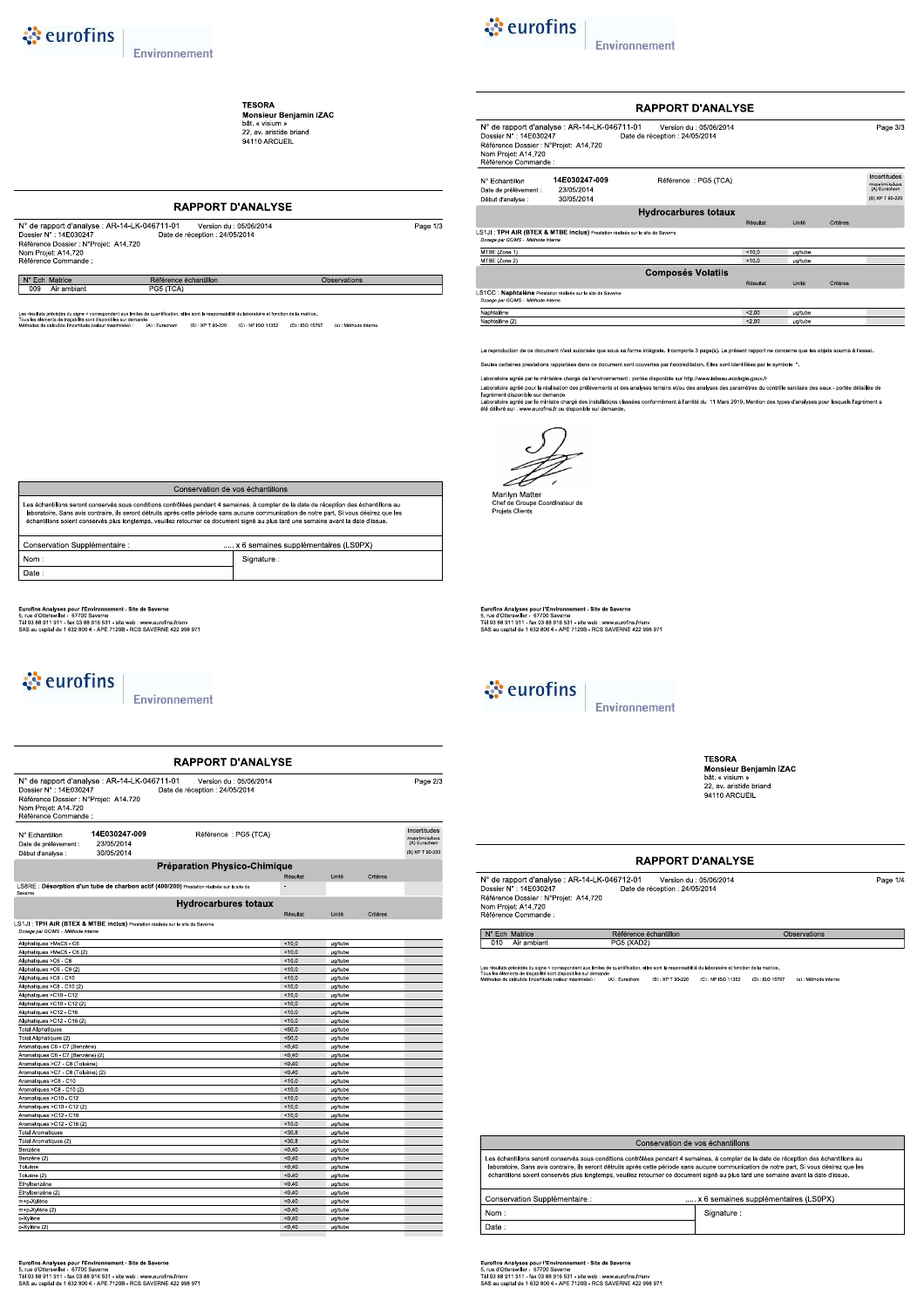## *<u>est</u>* eurofins

Environnement



Environnement

|                                                                                                               |                                                                                     | <b>RAPPORT D'ANALYSE</b>                                  |          |                |          |                                            |
|---------------------------------------------------------------------------------------------------------------|-------------------------------------------------------------------------------------|-----------------------------------------------------------|----------|----------------|----------|--------------------------------------------|
| Dossier N°: 14E030247<br>Référence Dossier : N°Proiet: A14.720<br>Nom Projet: A14.720<br>Référence Commande : | N° de rapport d'analyse : AR-14-LK-046712-01                                        | Version du : 05/06/2014<br>Date de réception : 24/05/2014 |          |                |          | Page 2/4                                   |
| N° Fchantillon<br>Date de prélèvement :                                                                       | 14E030247-010<br>23/05/2014                                                         | Référence : PG5 (XAD2)                                    |          |                |          | Incertitudes<br>mavimisées<br>(A) Eurachem |
| Début d'analyse :                                                                                             | 30/05/2014                                                                          |                                                           |          |                |          | (B) XP T 90-220                            |
|                                                                                                               |                                                                                     | <b>Hydrocarbures Aromatiques Polycycliques</b>            |          |                |          |                                            |
|                                                                                                               |                                                                                     |                                                           | Résultat | Unité          | Critères |                                            |
|                                                                                                               | LSREI : Désorption du tube XAD2 pour HAP Prestation réalisée sur le site de Saverne |                                                           | ٠        |                |          |                                            |
| Dosage par GC/MS<br>Dosage par GC/MS - Méthode interne                                                        | LSREW : Naphtalène Prestation réalisée sur le site de Saverne                       |                                                           |          |                |          |                                            |
| Naphtalène                                                                                                    |                                                                                     |                                                           | < 0.05   | <b>µg/tube</b> |          |                                            |
| Naphtalène (2)                                                                                                |                                                                                     |                                                           | < 0.05   | <b>ug/tube</b> |          |                                            |
| Dosage par GC/MS - Méthode interne                                                                            | LSREJ : Acénaphthylène Prestation réalisée sur le site de Saverne                   |                                                           |          |                |          |                                            |
| Acénaphthylène                                                                                                |                                                                                     |                                                           | < 0.005  | <b>µg/tube</b> |          |                                            |
| Acénaphthylène (2)                                                                                            |                                                                                     |                                                           | < 0.005  | ug/tube        |          |                                            |
| Dosage par GC/MS - Méthode interne                                                                            | LSREH : Acénaphthène Prestation réalisée sur le site de Saverne                     |                                                           |          |                |          |                                            |
| Acénaphtène                                                                                                   |                                                                                     |                                                           | < 0.005  | <b>ug/tube</b> |          |                                            |
| Acénaphthène (2)                                                                                              |                                                                                     |                                                           | < 0.005  | <b>ug/tube</b> |          |                                            |
| LSREU : Fluorène Prestation réalisée sur le site de Saverne<br>Dosage par GC/MS - Méthode interne             |                                                                                     |                                                           |          |                |          |                                            |
| Fluorène                                                                                                      |                                                                                     |                                                           | < 0.005  | µg/tube        |          |                                            |
| Fluorène (2)                                                                                                  |                                                                                     |                                                           | < 0.005  | <b>µg/tube</b> |          |                                            |
| Dossoe par GC/MS - Méthode interne                                                                            | LSREX : Phénanthrène Prestation réalisée sur le site de Saverne                     |                                                           |          |                |          |                                            |
| Phénanthrène                                                                                                  |                                                                                     |                                                           | < 0.005  | <b>µg/tube</b> |          |                                            |
| Phénanthrène (2)                                                                                              |                                                                                     |                                                           | < 0.005  | <b>ug/tube</b> |          |                                            |
| Dosage par GC/MS - Méthode interne                                                                            | LSREK: Anthracène Prestation réalisée sur le site de Saverne                        |                                                           |          |                |          |                                            |
| Anthracène                                                                                                    |                                                                                     |                                                           | < 0.005  | ug/tube        |          |                                            |
| Anthracène (2)                                                                                                |                                                                                     |                                                           | < 0.005  | <b>µg/tube</b> |          |                                            |
| Dossoe par GC/MS - Méthode interne                                                                            | LSRET : Fluoranthène Prestation réalisée sur le site de Saverne                     |                                                           |          |                |          |                                            |
| Fluoranthène                                                                                                  |                                                                                     |                                                           | < 0.005  | <b>µg/tube</b> |          |                                            |
| Fluoranthène (2)                                                                                              |                                                                                     |                                                           | < 0.005  | <b>µg/tube</b> |          |                                            |
| LSREY : Pyrène Prestation réalisée sur le site de Saverne<br>Dosage par GC/MS - Méthode interne               |                                                                                     |                                                           |          |                |          |                                            |
| Pyrène                                                                                                        |                                                                                     |                                                           | < 0.005  | <b>µg/tube</b> |          |                                            |
| Pyrène (2)                                                                                                    |                                                                                     |                                                           | < 0.005  | <b>µg/tube</b> |          |                                            |
| Dosage par GC/MS - Méthode interne                                                                            | LSREL : Benzo-(a)-anthracène Prestation réalisée sur le site de Saverne             |                                                           |          |                |          |                                            |
| Benzo(a)anthracène                                                                                            |                                                                                     |                                                           | < 0.005  | <b>µg/tube</b> |          |                                            |
| Benzo-(a)-anthracène (2)                                                                                      |                                                                                     |                                                           | < 0.005  | ua/tube        |          |                                            |

#### RAPPORT D'ANALYSE

Page  $4/4$ 

N° de rapport d'analyse : AR-14-LK-046712-01<br>
Dossier N° : 14E030247<br>
Référence Dossier : N° Projet: A14.720<br>
Pate de réception : 24/05/2014<br>
Référence Dossier : N°Projet: A14.720<br>
Référence Commande :



Eurofins Analyses pour l'Environnement - Site de Saverne<br>5, rue d'Otterswiller - 67700 Saverne<br>Tél 03 88 911 911 - fax 03 88 916 531 - site web : www.eurofins.frienv<br>SAS au capital de 1 632 800 € - APE 7120B - RCS SAVERNE



Page  $3/4$ 

Incertitudes<br>maximisées<br>(A) Eurachem

(B) XP T 90-22

**ug/tut** 

ug/tul

µg/tub

**µg/tube** 

 $50.00$ 

Environnement

**TESORA HESORA<br>Monsieur Benjamin IZAC**<br>bât. « visium »<br>22, av. aristide briand<br>94110 ARCUEIL

Observations

### **RAPPORT D'ANALYSE**

| N° de rapport d'analyse : AR-14-LK-046713-01 | Version du : 05/06/2014        | Page 1/3 |
|----------------------------------------------|--------------------------------|----------|
| Dossier N°: 14E030247                        | Date de réception : 24/05/2014 |          |
| Référence Dossier : N°Projet: A14.720        |                                |          |
| Nom Projet: A14.720                          |                                |          |
| Référence Commande :                         |                                |          |

 $N^{\circ}$  Ech Matrice<br>011 Air ambiant

Les résultats précédés du signe < correspondent aux limites<br>Tous les éléments de traçabilité sont disponibles sur demani<br>Méthodes de calcul de l'incertitude (valeur maximisée) : 5e<br>(A):Eurachem (B):XP T 90-220 (C):NF ISO 11352 (D):ISO 15767 (e):Méthode interne

Référence échantillon<br>PG6 (TCA)

| Conservation de vos échantillons                                                                                                                                                                                                                                                                                                                                                                                           |            |  |  |  |
|----------------------------------------------------------------------------------------------------------------------------------------------------------------------------------------------------------------------------------------------------------------------------------------------------------------------------------------------------------------------------------------------------------------------------|------------|--|--|--|
| Les échantillons seront conservés sous conditions contrôlées pendant 4 semaines, à compter de la date de réception des échantillons au<br>laboratoire. Sans avis contraire, ils seront détruits après cette période sans aucune communication de notre part. Si vous désirez que les<br>échantillons soient conservés plus longtemps, veuillez retourner ce document signé au plus tard une semaine avant la date d'issue. |            |  |  |  |
| x 6 semaines supplémentaires (LS0PX)<br>Conservation Supplémentaire :                                                                                                                                                                                                                                                                                                                                                      |            |  |  |  |
| Nom:                                                                                                                                                                                                                                                                                                                                                                                                                       | Signature: |  |  |  |
| Date:                                                                                                                                                                                                                                                                                                                                                                                                                      |            |  |  |  |

Eurofins Analyses pour l'Environnement - Site de Saverne<br>5, rue d'Otterswiller - 67700 Saverne<br>Tél 03 88 911 911 - fax 03 88 916 531 - site web : www.eurofins.frienv<br>SAS au capital de 1 632 800 € - APE 7120B - RCS SAVERNE

Eurofins Analyses pour l'Environnement - Site de Saverne<br>5, rue d'Otterswiller - 67770 Saverne<br>Tél 03 88 911 911 - fax 03 88 916 531 - site web : www.eurofins.fr/env<br>SAS au capital de 1 632 800 € - APE 7120B - RCS SAVERNE

Environnement

N° de rapport d'analyse : AR-14-LK-046712-01<br>
Dossier N° : 14E030247<br>
Référence Dossier : N° rProjet: A14.720<br>
Pate de réception : 24/05/2014<br>
Référence Dossier : N°Projet: A14.720<br>
Référence Commande :

14E030247-010

23/05/2014 30/05/2014

**LSRER : Chrysène** Prestation réalisée sur le site de Saverne<br>Dosage par GCMS - Méthode interne

Chrysène (2)<br>LSREN : Benzo-(b)-fluoranthène Prestation réalisée sur le site de 3<br>Dosage par GCMS - Méthode interne

Dibenzo(ah)anthracène (2)<br>LSREP : Benzo-(ghi)-pérylène Prestation réalisée sur le site de S<br>Dosage par GCMS - Méthode interne

sée sur le site de Sa

Seules certaines prestations rapportées dans ce document sont couvertes par l'accréditation. Elles sont identifiées par le symbole \*.

La reproduction de ce document n'est autorisée que sous sa forme intégrale. Il comporte 4 page(s). Le présent rapport ne concerne que les objets soumis à l'essai

Laboratoire agréé par le ministère chargé de l'environnement : portée disponible sur http://www.labeau.ecologie.gouv.fr<br>Laboratoire agréé pour la réalisation des prélèvements et des analyses terrains et/ou des analyses des

**RAPPORT D'ANALYSE** 

Référence : PG5 (XAD2)

**Hydrocarbures Aromatiques Polycycliques** 

*<u><i>* eurofins</u>

N° Echantillon Date de prélèvement :<br>Début d'analyse :

Benzo(b)fluoranthène

.<br>zo(k)fluoranthèn

 $Dibenzo(a,h)$ anthracèn

Benzo(ghi)Pérylène

Indeno (1,2,3-cd) Pyrèn

Benzo(b)fluoranthène (2)<br>LSREQ : Benzo-(k)-fluoranthène<br>CAMS - Méthode interne

Benzo(k)fluoranthène (2)<br>LSREM : Benzo-(a)-pyrène Prest<br>Dossge par GCMS - Méthode interne Benzo(a)pyrène

Benzo(a)pyrène (2)<br>EsRES : Dibenzo-(ah)-anthracène Pre

Benzo(ghi)Pérylène (2)<br>LSREV : Indeno-(1,2,3-cd)-pyrène Pre<br>Dosage par GCMS - Méthode Interne

 $rac{\overline{C}}{\underline{C}}$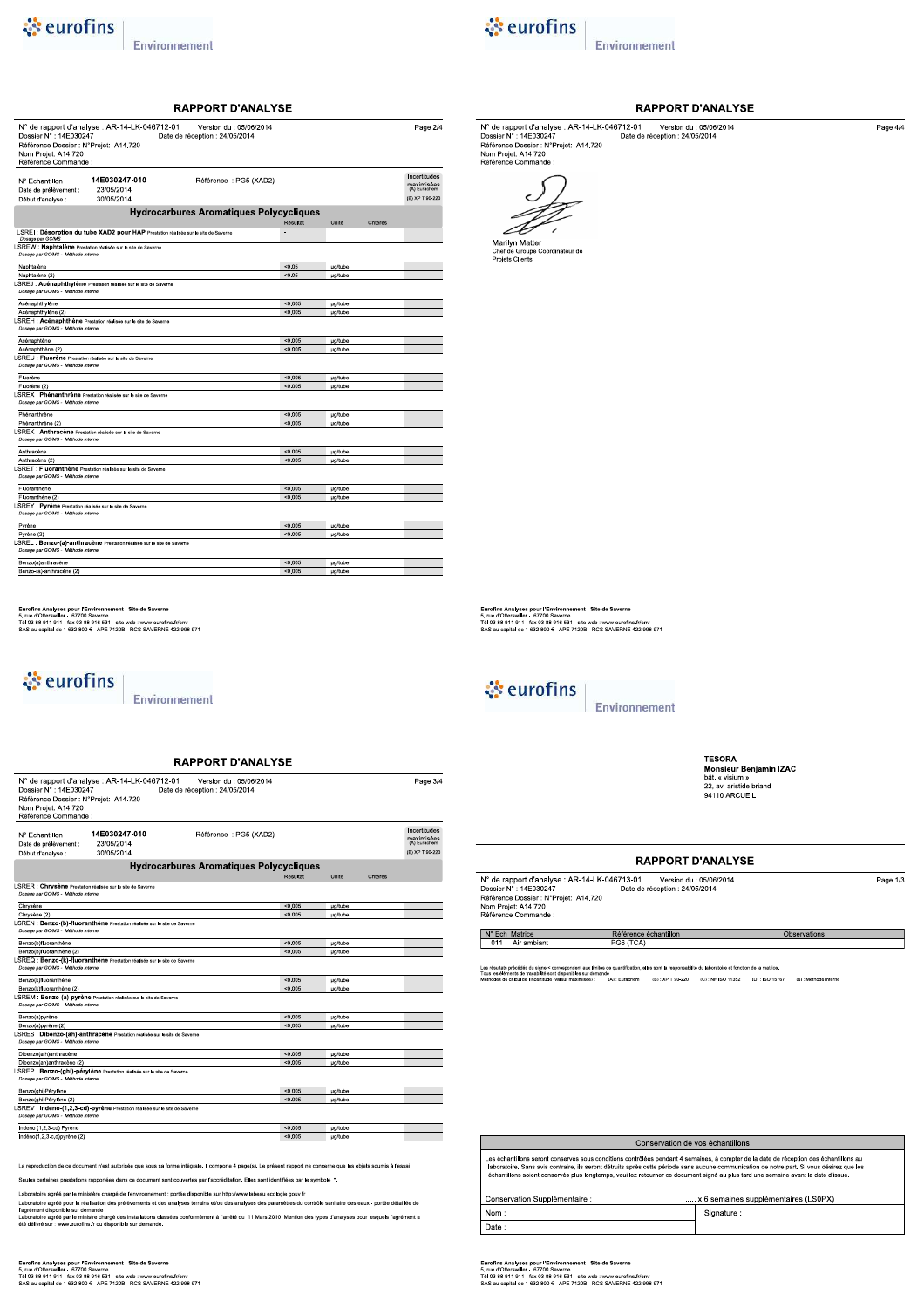| & eurofins |  |
|------------|--|
|            |  |



**TESORA**<br>Monsieur Benjamin IZAC<br>bât. « visium »<br>22, av. aristide briand<br>94110 ARCUEIL

Observations

### **RAPPORT D'ANALYSE**

| N° de rapport d'analyse : AR-14-LK-046714-01 | Version du : 05/06/2014        | Page 1/4 |
|----------------------------------------------|--------------------------------|----------|
| Dossier N° : 14E030247                       | Date de réception : 24/05/2014 |          |
| Référence Dossier : N°Projet: A14.720        |                                |          |
| Nom Projet: A14.720                          |                                |          |
| Ráfáranca Commanda :                         |                                |          |

N° Ech Matrice

.<br>Ition, elles sont la responsabilité du laboratoire et fonction de la matrice Les résultats précédés du signe < correspondent aux limites de<br>Tous les éléments de traçabilité sont disponibles sur demande<br>Méthodes de calcul de l'incertitude (valeur maximisée) de<br>| (A) : Eurachem (B) : XP T 90-220 (C) : NF ISO 11352 (D) : ISO 15767 (e) : Méthode interne

Référence échantillon

G6 (XAD2

| Conservation de vos échantillons                                                                                                                                                                                                                                                                                                                                                                                           |            |  |  |  |
|----------------------------------------------------------------------------------------------------------------------------------------------------------------------------------------------------------------------------------------------------------------------------------------------------------------------------------------------------------------------------------------------------------------------------|------------|--|--|--|
| Les échantillons seront conservés sous conditions contrôlées pendant 4 semaines, à compter de la date de réception des échantillons au<br>laboratoire. Sans avis contraire, ils seront détruits après cette période sans aucune communication de notre part. Si vous désirez que les<br>échantillons soient conservés plus longtemps, veuillez retourner ce document signé au plus tard une semaine avant la date d'issue. |            |  |  |  |
| x 6 semaines supplémentaires (LS0PX)<br>Conservation Supplémentaire :                                                                                                                                                                                                                                                                                                                                                      |            |  |  |  |
| Nom:                                                                                                                                                                                                                                                                                                                                                                                                                       | Signature: |  |  |  |
| Date:                                                                                                                                                                                                                                                                                                                                                                                                                      |            |  |  |  |

Eurofins Analyses pour l'Environnement - Site de Saverne<br>5, rue d'Otterswiller - 67700 Saverne<br>Tél 03 88 911 911 - fax 03 88 916 531 - site web : www.eurofins.frienv<br>SAS au capital de 1 632 800 € - APE 7120B - RCS SAVERNE

## & eurofins

Environnement

|                                                                                                                |                                                                                   | RAPPORT D'ANALYSE                                         |                |                 |          |                                            |
|----------------------------------------------------------------------------------------------------------------|-----------------------------------------------------------------------------------|-----------------------------------------------------------|----------------|-----------------|----------|--------------------------------------------|
| Dossier N° : 14E030247<br>Référence Dossier : N°Projet: A14.720<br>Nom Projet: A14.720<br>Référence Commande : | N° de rapport d'analyse : AR-14-LK-046714-01                                      | Version du : 05/06/2014<br>Date de réception : 24/05/2014 |                |                 |          | Page 2/4                                   |
| N° Echantillon<br>Date de prélèvement :                                                                        | 14E030247-012<br>23/05/2014                                                       | Référence: PG6 (XAD2)                                     |                |                 |          | Incertitudes<br>maximisées<br>(A) Eurachem |
| Début d'analyse :                                                                                              | 30/05/2014                                                                        |                                                           |                |                 |          | (B) XP T 90-220                            |
|                                                                                                                |                                                                                   | <b>Hydrocarbures Aromatiques Polycycliques</b>            |                |                 |          |                                            |
|                                                                                                                |                                                                                   |                                                           | Résultat       | Unité           | Critères |                                            |
| Dosage par GC/MS                                                                                               | SREI: Désorption du tube XAD2 pour HAP Prestation réalisée sur le site de Saverne |                                                           | $\overline{a}$ |                 |          |                                            |
| Dosage par GC/MS - Méthode interne                                                                             | SREW : Naphtalène Prestation réalisée sur le site de Saverne                      |                                                           |                |                 |          |                                            |
| Naphtalène                                                                                                     |                                                                                   |                                                           | < 0.05         | µg/tube         |          |                                            |
| Naphtalène (2)                                                                                                 |                                                                                   |                                                           | < 0.05         | µg/tube         |          |                                            |
| Dosage par GC/MS - Méthode interne                                                                             | SREJ : Acénaphthylène Prestation réalisée sur le site de Saverne                  |                                                           |                |                 |          |                                            |
| Acénaphthylène                                                                                                 |                                                                                   |                                                           | < 0.005        | <b>µg/tube</b>  |          |                                            |
| Acénaphthylène (2)                                                                                             |                                                                                   |                                                           | < 0.005        | <b>u</b> a/tube |          |                                            |
|                                                                                                                | SREH : Acénaphthène Prestation réalisée sur le site de Saverne                    |                                                           |                |                 |          |                                            |
| Dosage par GC/MS - Méthode interne                                                                             |                                                                                   |                                                           |                |                 |          |                                            |
| Acénaphtène                                                                                                    |                                                                                   |                                                           | < 0.005        | µg/tube         |          |                                            |
| Acénaphthène (2)                                                                                               |                                                                                   |                                                           | < 0.005        | <b>µg/tube</b>  |          |                                            |
| SREU : Fluorène Prestation réalisée sur le site de Saverne                                                     |                                                                                   |                                                           |                |                 |          |                                            |
| Dosage par GC/MS - Méthode interne                                                                             |                                                                                   |                                                           |                |                 |          |                                            |
| Fluorène                                                                                                       |                                                                                   |                                                           | < 0.005        | <b>µg/tube</b>  |          |                                            |
| Fluorène (2)                                                                                                   |                                                                                   |                                                           | < 0.005        | µg/tube         |          |                                            |
| Dosage par GC/MS - Méthode interne                                                                             | SREX : Phénanthrène Prestation réalisée sur le site de Saverne                    |                                                           |                |                 |          |                                            |
| Phénanthrène                                                                                                   |                                                                                   |                                                           | < 0.005        | µg/tube         |          |                                            |
| Phénanthrène (2)                                                                                               |                                                                                   |                                                           | < 0.005        | <b>µg/tube</b>  |          |                                            |
| Dosage par GC/MS - Méthode interne                                                                             | SREK: Anthracène Prestation réalisée sur le site de Saverne                       |                                                           |                |                 |          |                                            |
| Anthracène                                                                                                     |                                                                                   |                                                           | < 0.005        | µg/tube         |          |                                            |
| Anthracène (2)                                                                                                 |                                                                                   |                                                           | < 0.005        | <b>µg/tube</b>  |          |                                            |
| Dosage par GC/MS - Méthode interne                                                                             | SRET : Fluoranthène Prestation réalisée sur le site de Saverne                    |                                                           |                |                 |          |                                            |
| Fluoranthène                                                                                                   |                                                                                   |                                                           | < 0.005        | µg/tube         |          |                                            |
| Fluoranthène (2)                                                                                               |                                                                                   |                                                           | < 0.005        | <b>µg/tube</b>  |          |                                            |
| SREY : Pyrène Prestation réalisée sur le site de Saverne                                                       |                                                                                   |                                                           |                |                 |          |                                            |
| Dosage par GC/MS - Méthode interne                                                                             |                                                                                   |                                                           |                |                 |          |                                            |
| Pyrène                                                                                                         |                                                                                   |                                                           | < 0.005        | <b>µg/tube</b>  |          |                                            |
| Pyrène (2)                                                                                                     |                                                                                   |                                                           | < 0.005        | <b>µg/tube</b>  |          |                                            |
| Dosage par GC/MS - Méthode Interne                                                                             | SREL : Benzo-(a)-anthracène Prestation réalisée sur le site de Saverne            |                                                           |                |                 |          |                                            |
| Benzo(a)anthracène                                                                                             |                                                                                   |                                                           | < 0.005        | µg/tube         |          |                                            |
| Benzo-(a)-anthracène (2)                                                                                       |                                                                                   |                                                           | < 0.005        | µg/tube         |          |                                            |

|                                                                                                                     |                                              | <b>RAPPORT D'ANALYSE</b>                                                                  |                           |                                  |          |                                                               |
|---------------------------------------------------------------------------------------------------------------------|----------------------------------------------|-------------------------------------------------------------------------------------------|---------------------------|----------------------------------|----------|---------------------------------------------------------------|
| Dossier N°: 14E030247<br>Référence Dossier : N°Projet: A14.720<br>Nom Projet: A14.720<br>Référence Commande :       | N° de rapport d'analyse : AR-14-LK-046713-01 | Version du : 05/06/2014<br>Date de réception : 24/05/2014                                 |                           |                                  |          | Page 2/3                                                      |
| N° Echantillon<br>Date de prélèvement :<br>Début d'analyse :                                                        | 14E030247-011<br>23/05/2014<br>30/05/2014    | Référence : PG6 (TCA)                                                                     |                           |                                  |          | Incertitudes<br>maximisées<br>(A) Eurachem<br>(B) XP T 90-220 |
|                                                                                                                     |                                              | <b>Préparation Physico-Chimique</b>                                                       |                           |                                  |          |                                                               |
|                                                                                                                     |                                              |                                                                                           | Résultat                  | Unité                            | Critères |                                                               |
| Saverne                                                                                                             |                                              | LS8RE: Désorption d'un tube de charbon actif (400/200) Prestation réalisée sur le site de |                           |                                  |          |                                                               |
|                                                                                                                     |                                              | <b>Hydrocarbures totaux</b>                                                               | Résultat                  | Unité                            | Critères |                                                               |
| S1JI: TPH AIR (BTEX & MTBE inclus) Prestation réalisée sur le site de Saverne<br>Dosage par GC/MS - Méthode interne |                                              |                                                                                           |                           |                                  |          |                                                               |
| Aliphatiques >MeC5 - C6                                                                                             |                                              |                                                                                           | < 10.0                    | ug/tube                          |          |                                                               |
| Aliphatiques >MeC5 - C6 (2)                                                                                         |                                              |                                                                                           | 10.0                      | <b>ug/tube</b>                   |          |                                                               |
| Aliphatiques >C6 - C8                                                                                               |                                              |                                                                                           | 10.0                      | µg/tube                          |          |                                                               |
| Aliphatiques >C6 - C8 (2)                                                                                           |                                              |                                                                                           | 10.0                      | µg/tube                          |          |                                                               |
| Aliphatiques >C8 - C10                                                                                              |                                              |                                                                                           | < 10.0                    | <b>µg/tube</b>                   |          |                                                               |
| Aliphatiques >C8 - C10 (2)                                                                                          |                                              |                                                                                           | 10.0                      | <b>ug/tube</b>                   |          |                                                               |
| Aliphatiques >C10 - C12                                                                                             |                                              |                                                                                           | 11.3                      | µg/tube                          |          |                                                               |
| Aliphatiques >C10 - C12 (2)<br>Aliphatiques >C12 - C16                                                              |                                              |                                                                                           | 10.0<br>10.0              | <b>µg/tube</b><br><b>µg/tube</b> |          |                                                               |
| Aliphatiques >C12 - C16 (2)                                                                                         |                                              |                                                                                           | 10.0                      | µg/tube                          |          |                                                               |
| <b>Total Aliphatiques</b>                                                                                           |                                              |                                                                                           | 11.3 < x < 51.3           | µg/tube                          |          |                                                               |
| Total Aliphatiques (2)                                                                                              |                                              |                                                                                           | < 50.0                    | ug/tube                          |          |                                                               |
| Aromatiques C6 - C7 (Benzène)                                                                                       |                                              |                                                                                           | < 0.40                    | <b>µg/tube</b>                   |          |                                                               |
| Aromatiques C6 - C7 (Benzène) (2)                                                                                   |                                              |                                                                                           | < 0.40                    | <b>ug/tube</b>                   |          |                                                               |
| Aromatiques >C7 - C8 (Toluène)                                                                                      |                                              |                                                                                           | 1.54                      | µg/tube                          |          |                                                               |
| Aromatiques >C7 - C8 (Toluène) (2)                                                                                  |                                              |                                                                                           | < 0.40                    | ug/tube                          |          |                                                               |
| Aromatiques >C8 - C10                                                                                               |                                              |                                                                                           | < 10.0                    | <b>µg/tube</b>                   |          |                                                               |
| Aromatiques >C8 - C10 (2)                                                                                           |                                              |                                                                                           | 10.0                      | <b>ug/tube</b>                   |          |                                                               |
| Aromatiques >C10 - C12                                                                                              |                                              |                                                                                           | 10.0                      | µg/tube                          |          |                                                               |
| Aromatiques >C10 - C12 (2)                                                                                          |                                              |                                                                                           | 10.0                      | ug/tube                          |          |                                                               |
| Aromatiques >C12 - C16                                                                                              |                                              |                                                                                           | < 10.0                    | <b>µg/tube</b>                   |          |                                                               |
| Aromatiques >C12 - C16 (2)                                                                                          |                                              |                                                                                           | 10.0                      | <b>µg/tube</b>                   |          |                                                               |
| <b>Total Aromatiques</b><br><b>The Art American</b>                                                                 |                                              |                                                                                           | 1.54 < x < 31.94<br>0.000 | µg/tube                          |          |                                                               |
|                                                                                                                     |                                              |                                                                                           |                           |                                  |          |                                                               |

Eurofins Analyses pour l'Environnement - Site de Saverne<br>5, rue d'Otterswiller - 67770 Saverne<br>Tél 03 88 911 911 - fax 03 88 916 531 - site web : www.eurofins.fr/env<br>SAS au capital de 1 632 800 € - APE 7120B - RCS SAVERNE

## & eurofins

Environnement

| Dossier N°: 14E030247<br>Référence Dossier : N°Projet: A14.720<br>Nom Projet: A14.720<br>Référence Commande : | N° de rapport d'analyse : AR-14-LK-046713-01                                   | Version du : 05/06/2014<br>Date de réception : 24/05/2014 |          |                |          | Page 3/3                                                      |
|---------------------------------------------------------------------------------------------------------------|--------------------------------------------------------------------------------|-----------------------------------------------------------|----------|----------------|----------|---------------------------------------------------------------|
| N° Echantillon<br>Date de prélèvement :<br>Début d'analyse :                                                  | 14E030247-011<br>23/05/2014<br>30/05/2014                                      | Référence: PG6 (TCA)                                      |          |                |          | Incertitudes<br>maximisées<br>(A) Eurachem<br>(B) XP T 90-220 |
|                                                                                                               |                                                                                | <b>Hydrocarbures totaux</b>                               |          |                |          |                                                               |
|                                                                                                               |                                                                                |                                                           | Résultat | Unité          | Critères |                                                               |
| Dosage par GC/MS - Méthode interne<br>MTBE (Zone 1)                                                           | LS1JI: TPH AIR (BTEX & MTBE inclus) Prestation réalisée sur le site de Saverne |                                                           | < 10.0   | ua/tube        |          |                                                               |
| MTBE (Zone 2)                                                                                                 |                                                                                |                                                           | < 10.0   | ua/tube        |          |                                                               |
|                                                                                                               |                                                                                | <b>Composés Volatils</b>                                  |          |                |          |                                                               |
|                                                                                                               |                                                                                |                                                           | Résultat | Unité          | Critères |                                                               |
| Dosage par GC/MS - Méthode interne                                                                            | LS1CC : Naphtalène Prestation réalisée sur le site de Saverne                  |                                                           |          |                |          |                                                               |
| Naphtalène                                                                                                    |                                                                                |                                                           | 3200     | <b>µg/tube</b> |          |                                                               |
|                                                                                                               |                                                                                |                                                           | < 2.00   | ua/tube        |          |                                                               |

.\*<br><rraines prestations rapportées dans ce document sont couvertes par l'accréditation. Elles sont identifiées par le symbole

Laboratoire agréé par le ministère changé de l'environnement : portée disponible sur http://www.labeau.ecologie.gouv.fr<br>Laboratoire agréé pour la résilisation des prélévements et des analyses terrains et/ou des anamètes du



Marilyn Matter<br>Chef de Groupe Coordinateur de<br>Projets Clients

Eurofins Analyses pour l'Environnement - Site de Saverne<br>5, rue d'Otterswiller - 67700 Saverne<br>Tél 03 88 911 911 - fax 03 88 916 531 - site web : www.eurofins.frienv<br>SAS au capital de 1 632 800 € - APE 7120B - RCS SAVERNE

 $\mathbf{I}$ 

 $\mathbf{I}$